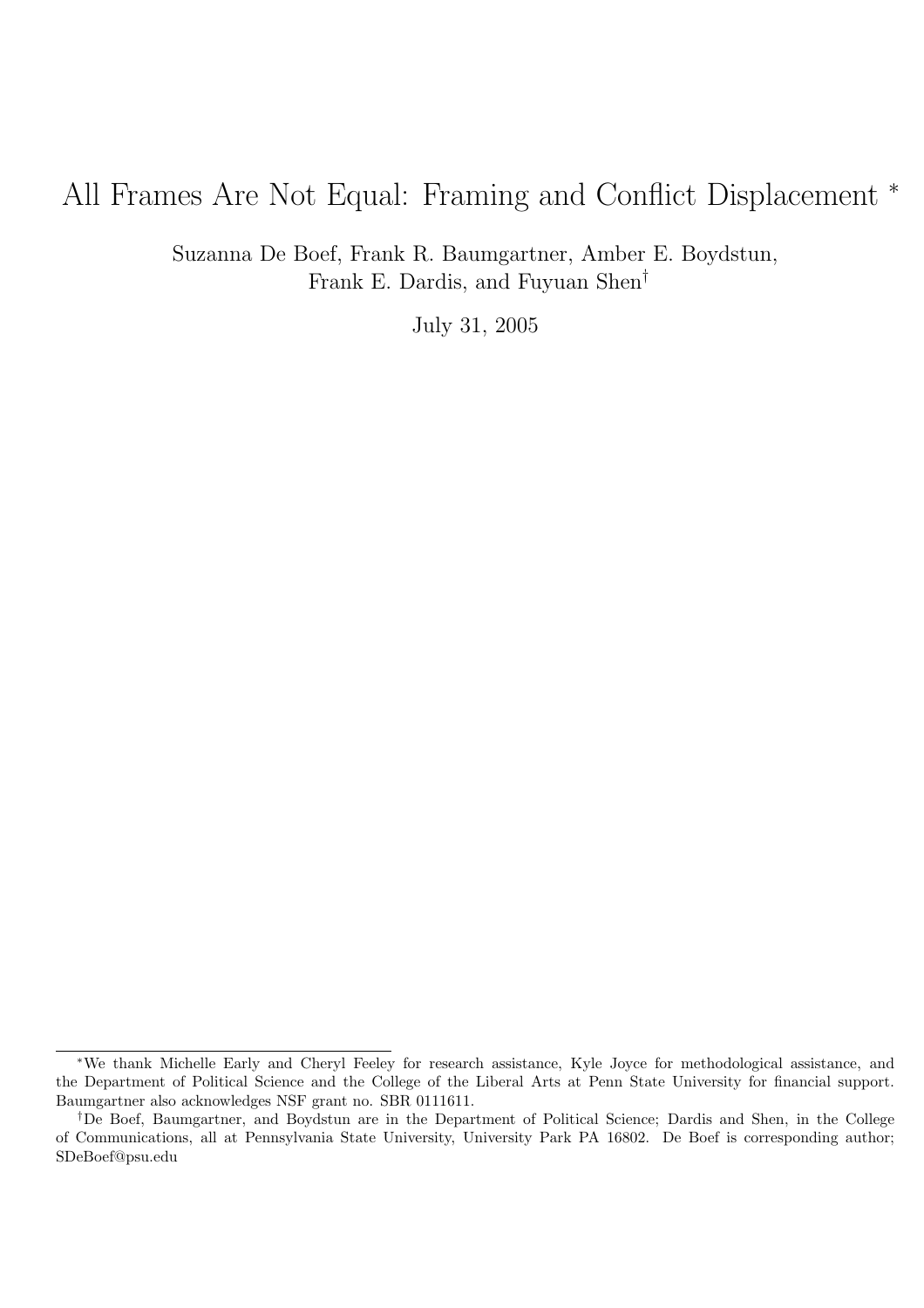### Abstract

Issue framing affects individual opinions, mass sentiment, and policy. While most frames reinforce the status quo distribution of opinion, occasionally frames redraw the line of debate. These "conflictdisplacing" frames are distinctive because of what they ask, and most importantly what they do not ask, of opponents. Whereas "conflict-reinforcing" frames generate significant cognitive dissonance for opponents, conflict-displacing frames ask opponents to incorporate new information into their decision calculus without needing to admit error in previous judgment. We demonstrate the destabilizing power of these frames through an experimental investigation of framing and capital punishment. We show that all frames are not equal.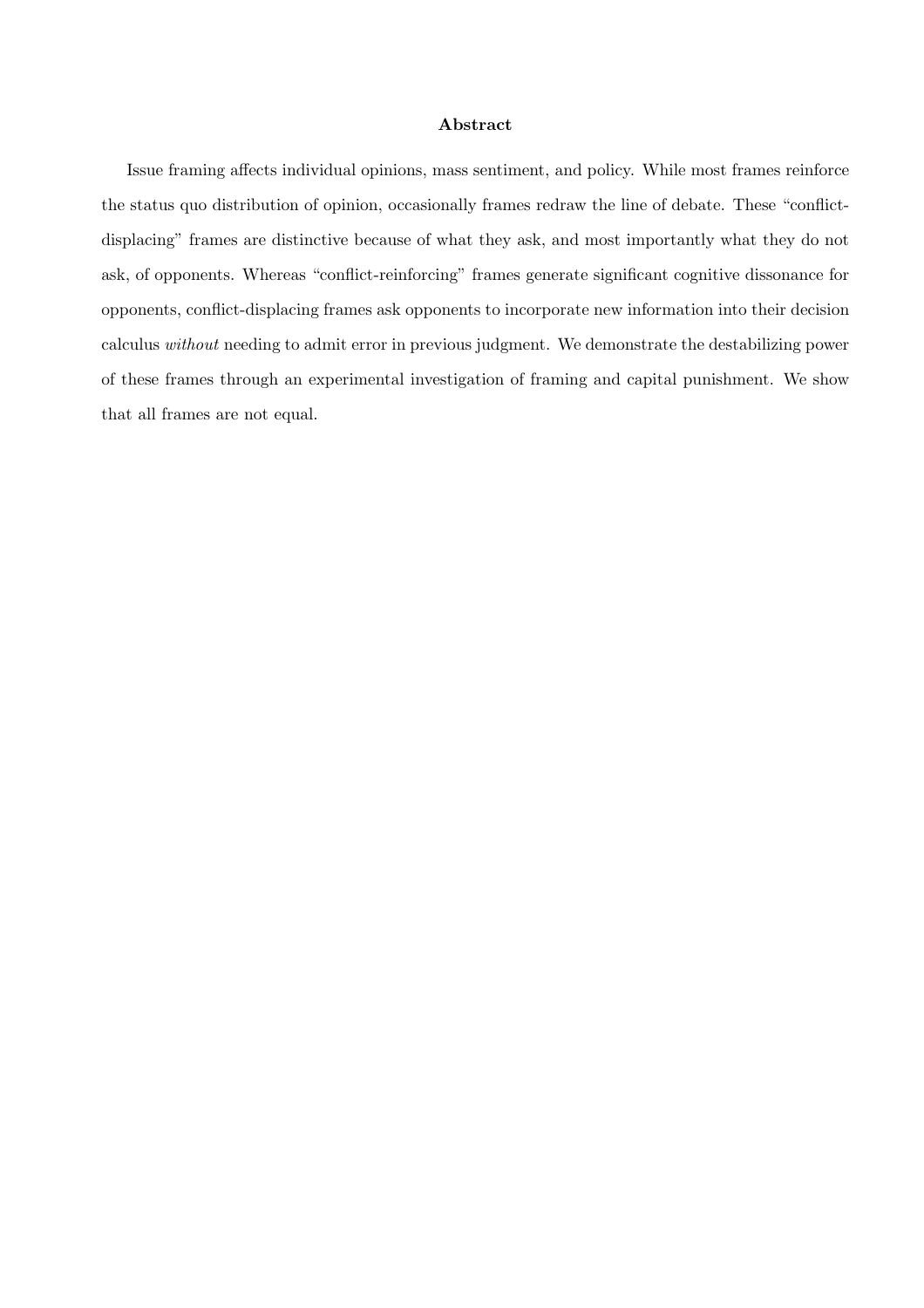Politicians argue. They argue to advance policy goals. Whether they want to reform social security, commit troops abroad, or cut taxes, they know that framing policy in a particular light is often the only viable way to gain support. Whether debate over troop deployment focuses on shoring up peace or the number of American soldiers killed in action affects support for the policy, for example. More generally, advocates search for the best frame, or argument, that demonstrates that a given policy goal is to be supported. Opponents respond with counter-attacks presenting flaws in the argument, evidence that facts do not support the case, or a countervailing frame. This competition in public debate holds most issues in check most of the time, so that they deviate little from how they were understood in previous discussions. But from time to time, we observe dramatic change in how a policy is framed, or collectively understood by policy makers, citizens, and media alike. Under these conditions, there is a potential for significant policy change.

In the first half of the 20th century, stories about pesticides emphasized the positive contribution of these new chemical products to agriculture's "green revolution", which was expected to end world hunger, potentially eradicate all such diseases as malaria, and foster various other manifestations of scientific progress. In fact, from 1900 to 1956, the average annual percentage of stories dealing with the industry in the Readers' Guide to Periodical Literature with a positive tone was over 90. An abrupt shift occurred in 1957 when the percentage positive shifted from 78 to 36 in a single year, and attention stayed focused on the negative aspects for the next generation; on average only 20 percent of the stories were positive from 1957 to 1990. The debate shifted to elements of environmental danger: toxic waste, birth defects among animals, threats to endangered species, farmers' dependence on monoculture, and expensive fertilizer and pesticides applications. In contrast to the promising beginnings for the industry, the public image of pesticides never recovered from the dramatic, permanent, and rapid shift of the public image that took place in 1957.

The case of pesticides is not uncommon; many issues have seen their frames shift in dramatic and lasting ways. Smoking, nuclear power, welfare, any number of public policies can be cited that illustrate the possibility of dramatic shifts in public frames (Baumgartner & Jones 1993). These frames influence how citizens think about an issue (Baumgartner & Jones 1993, Chong 1996, Fine 1992, Jacoby 2000, Nelson & Kinder 1996, Nelson, Clawson & Oxley 1997a, Nelson, Clawson & Oxley 1997b, Nelson & Oxley 1999, Pollock 1994, Terkildsen & Schnell 1997, Tversky & Kahneman 1986) and these changing understandings, in turn, can affect public policy (Baumgartner 1989, Baumgartner &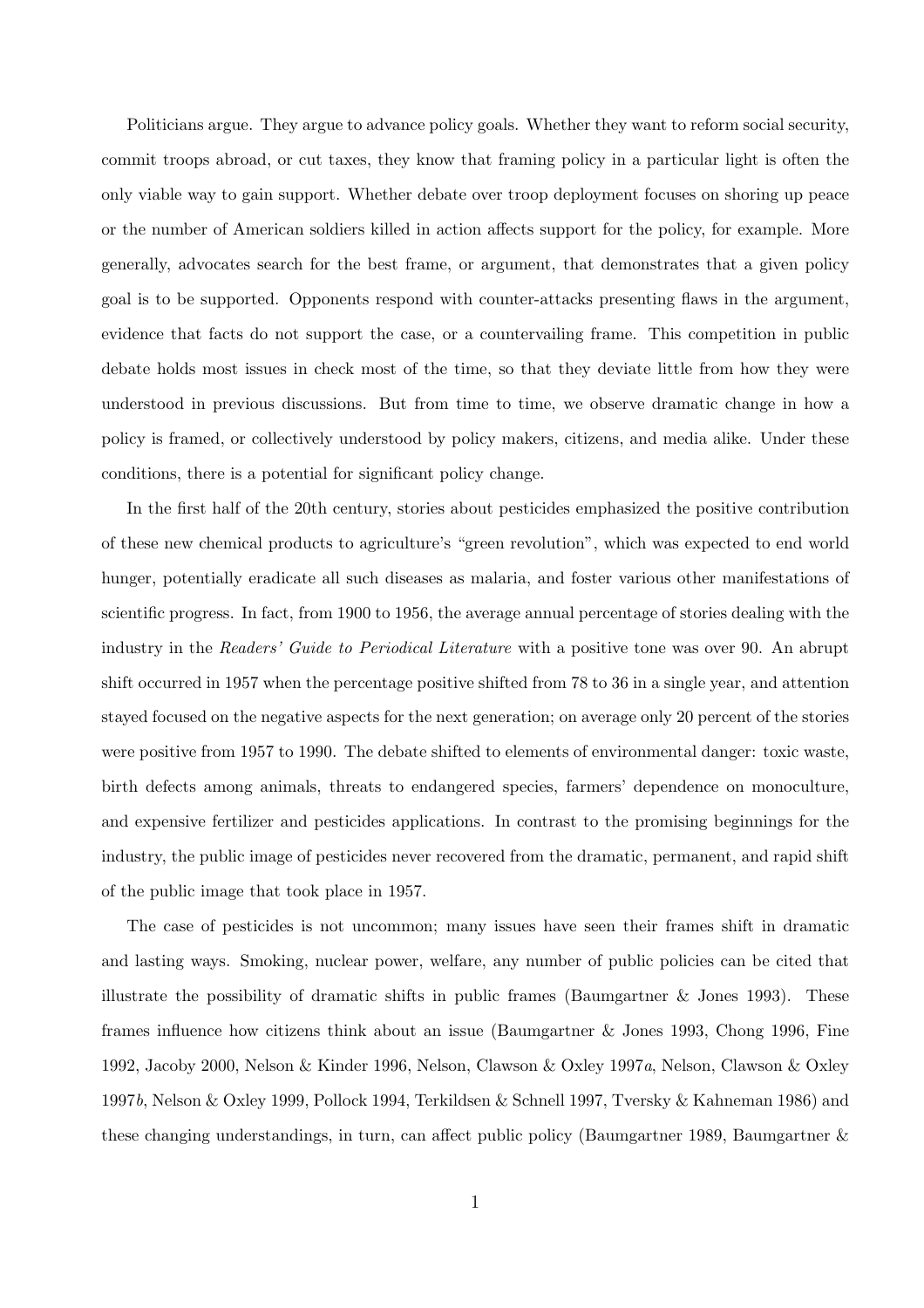Jones 1993, Baumgartner & Jones 2002, Kellstedt 2000, Schneider & Ingram 1993, Stimson, MacKuen & Erikson 1995). How do changes in spin in these cases differ from "politics as usual"?

Consider that at a basic level, proposing a frame is like trying to sell a product. And what makes a product sell? We point to three elements: the skill and credibility of the salesman, the predispositions of the buyer, and the product itself. Politicians and policy advocates, as salesmen, display varying levels of skill and credibility in promoting a given frame (Druckman 2001, Druckman & Nelson 2003, Nelson & Kinder 1996, Nelson, Clawson & Oxley 1997a). Citizens, for their part, are exposed to frames not as blank slates but with their predispositions (Berinsky & Kinder 2000, Brewer 2000, Federico 2001, Gross 2000, Haider-Markel & Joslyn 2001, Iyengar 1991, Shah, Domke & Wackman 1996), varying degrees of interest and knowledge (Haider-Markel & Joslyn 2001, Iyengar 1991, Kinder & Sanders 1990, Nelson, Clawson & Oxley 1997b), and varying levels of attentiveness (Price & Na 2000). Each of these features of the framer and the audience affects the resonance of frames among individuals, and their importance has been well documented. Ironically, the quality of the product itself, the frame, has received relatively little attention.

Researchers have documented the rise to dominance of one frame over competing frames in single issues debates (Baumgartner & Jones 1993, Stone 1988), but we lack a theory of framing that explains and predicts the class of frames most likely to find success across a wide range of issues and, in particular, individual-level cognitive response to different frames. We identify an important feature of frame type and show how it affects how citizens think about politics. Some frames, we will demonstrate, are old, familiar, and relatively ineffective; they may motivate supporters but are unlikely to convince opponents. We refer to these as "conflict-reinforcing" frames because they reinforce divisions already present in the distribution of opinion, supporting the status quo. These frames stand little chance of destabilizing opinion. Others, which we will call "conflict-displacing" frames, are potentially more appealing to opponents and therefore have the potential to change the structure of a debate. These frames work by structuring the alternatives in a new way, thereby eliciting a cognitive response that moves an individual away from her or his established way of thinking of the issue. In the pesticide and other examples cited above, analysts find that the new frame is not directly contradictory to the old one; in fact, rather than dispute the particular advantages espoused by proponents of the old frame, the new frame simply focuses attention on a different set of questions. Tobacco opponents focus on health; proponents, on jobs. Spin matters, as these examples make clear. But it is not just "spin."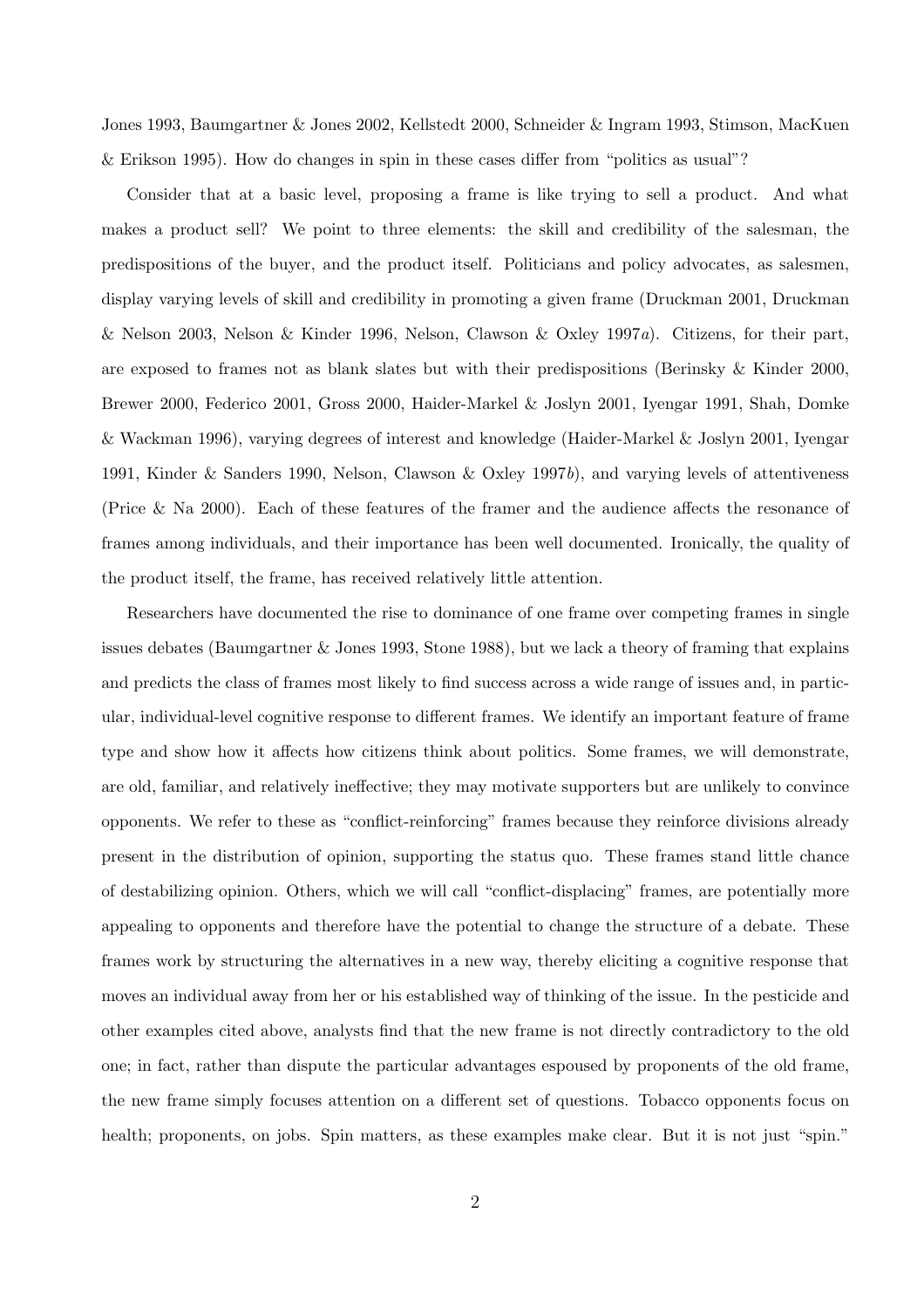Complex issues of public policy involve multiple dimensions of potential evaluation. New frames that redirect attention to different dimensions can be more effective than those that focus on a dimension already prevalent in the debate.

As we will show, the most important differences between the two types of frames are not how their supporters respond to them, but rather what reactions the arguments elicit from opponents. Conflict-reinforcing frames promote strong cognitive dissonance among opponents; they may be quite convincing to supporters but they are of little value in gaining new recruits. In order for opponents to accept conflict-reinforcing frames they must essentially admit that their previous opinions were mistaken; naturally, cognitive mechanisms are plentiful that cause resistance to that. Conflict-displacing frames work around this by proposing a new dimension of evaluation that does not require individuals to re-evaluate their previous opinions on the issue; rather these frames bring up new dimensions of debate to which individuals may have no reason to object. Thus, some frames are much more effective because of what they ask, and more importantly what they do not ask, of opponents. In comparing the effects of these two types of frames, we show that all frames are not equal.

Policy changes cannot come about, and public opinion is unlikely to change, as long as conflictreinforcing frames predominate. The rise of conflict-displacing frames is a major cause of policy change. We demonstrate these ideas with experimental evidence on how individuals react to diverse arguments relating to the death penalty. The death penalty is an important issue but our theory is generalizable. As we define them, conflict-reinforcing and conflict-displacing frames have played the primary pivotal roles in agenda setting and issue evolution across U.S. history.

With a focus on successful use of frames, and with an interest in the power of "spin doctors" to manipulate almost anything, one could be left with the impression that framing is all that matters. But this is far from the case. We know that displacing conflict is the key element in reframing a public policy debate (Schattschneider 1960, Riker 1986). While the goal of policy advocates is to redraw the lines of conflict so as to be in the majority, this is easier said than done. Opponents of the dominant policy position are motivated to identify conflict-displacing frames, but a majority typically benefits from and supports the conflict-reinforcing frame. So to say all frames are not equal works two ways—some frames reinforce the established cleavage and others displace it. In the struggle over how to understand a policy debate, there is no guarantee that the forces supporting a conflict-displacing frame will be stronger than those supporting the conflict-reinforcing frame. Our interest here, however,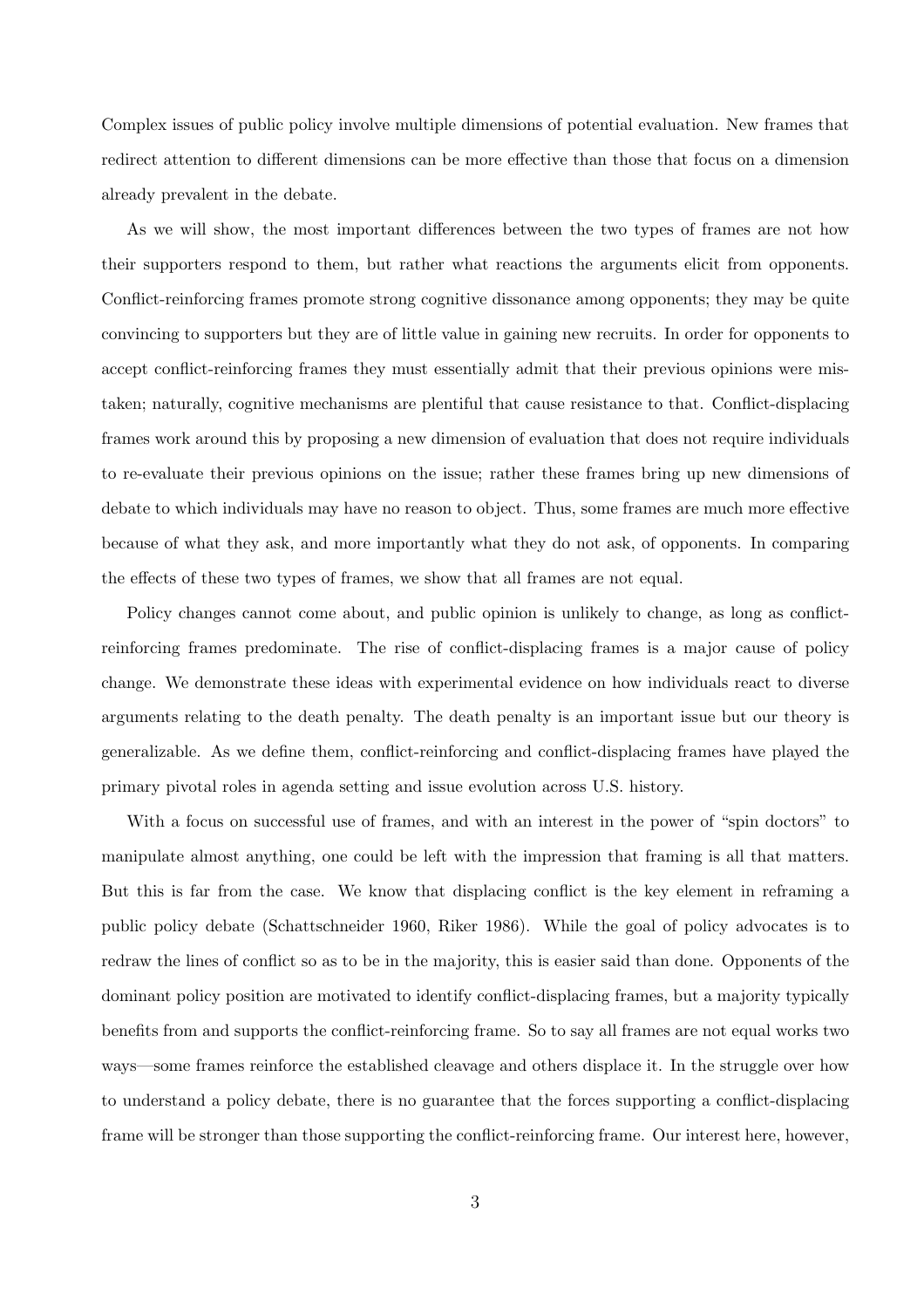is to demonstrate first that we can distinguish between these two types of frames and second to show that they have different effects on different groups of people. Conflict-reinforcing frames are virtually useless in attracting new supporters. Conflict-displacing frames offer the possibility of doing so.

We show experimental evidence clearly indicating the greater openness of those predisposed against a policy to conflict-displacing frames rather than to conflict-reinforcing ones. Conflict-reinforcing arguments lead people predisposed against them to counter-argue and "hold fast", even if the arguments are quite convincing to those predisposed in favor. Conflict-displacing frames, on the other hand, positively affect the cognitive response of those predisposed in favor as well as those predisposed against a policy. Our research moves the study of framing to a new level of analysis by focusing on individual cognitive response to new arguments and fits into a long and rich psychological literature on framing and cognitive processes at the individual level.

## The Case of the Death Penalty

Recently, public discourse on capital punishment has centered around a frame pointing to inevitable imperfections in a justice system administered by humans. No matter what one thinks about the morality of the death penalty, the new argument goes, can we be sure no mistakes are made? This "innocence frame" disrupts competing divisions of conflict, all based on the assumption of guilt and focused on the morality of death as a criminal punishment. Since 1973, 119 people have been released from death row in the U.S.; almost 4,000 are currently on death row. Where the standard of "reasonable doubt" has long been accepted for criminal convictions, critics argue it should be closer to absolute certainty in the case of executions; errors in the process cannot be corrected after the fact. The new innocence argument is a prime example of a conflict-displacing frame, one that has already come to dominate public debate on the topic (Baumgartner, DeBoef & Boydstun 2004).

Opponents of the death penalty have successfully raised a new element of debate: In a justice system administering hundreds of cases each year, can we be certain no mistakes are made? This new issue avoids the "old" morality frame. Most importantly the innocence frame does not ask those who believe in the moral righteousness of the death penalty to change their opinion on that dimension. Rather, it asks them to look at the issue from a new perspective. This new dimension could upend the debate and generate a strong consensus against the death penalty, since no one is in favor of wrongful executions, and few would argue that human institutions (especially government bureaucracies) can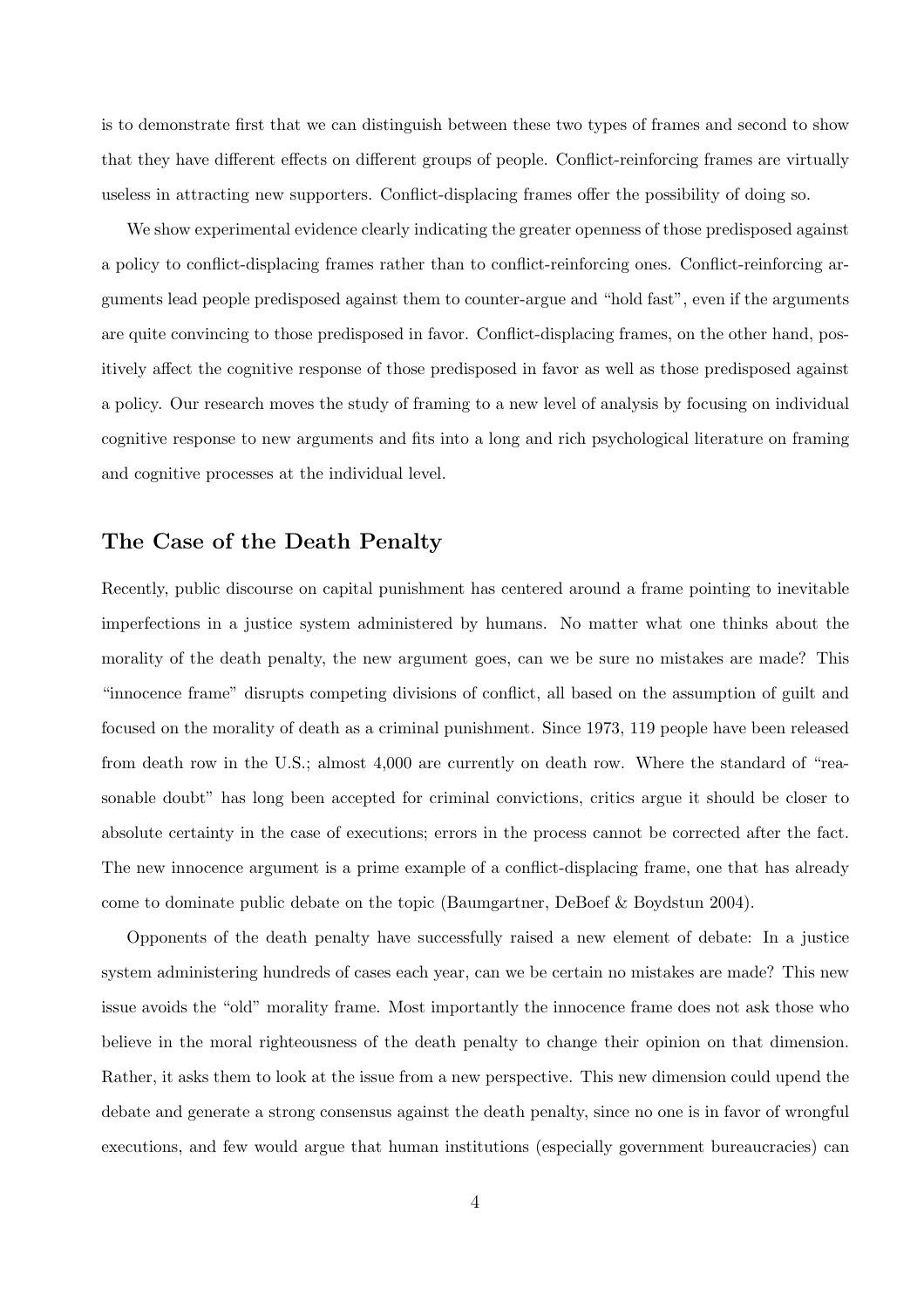be expected to function with absolute perfection, avoiding a single error while making thousands of decisions. In fact counter arguments to this frame have seldom surfaced in public debate.<sup>1</sup>

We build upon the two classic death-penalty experiments by Lord, Ross, and Lepper (1979) and Edwards and Smith (1996) by examining in finer detail how individuals respond to messages that are either consistent or inconsistent with their prior beliefs about the death penalty. We expose individuals to newspaper stories presenting one of several frames (a moral frame supporting the death penalty; a moral frame in opposition; the "innocence frame;" and a control) and then ask subjects to offer their own arguments about the death penalty. We examine the dimension and valence as well as the total number of arguments offered to assess whether the subject adopted the *dimension* of the frame to which she was exposed, reacting to a morality frame with a morality argument or an innocence frame with an innocence argument, and whether the subject adopted the *valence* of the frame to which she was exposed (pro-death penalty or anti-death penalty). In particular, we look at how those subjects who agree and disagree with the statement responded to it (based on subjects' expressed opinions about the death penalty). Taking into account the content of information as well as the opinions of those subject to the stimulus provides greater insight into psychological reactions to messages, relative to investigation of the simple valence of the information as conceptualized in prior studies.

We find strong support for our hypotheses and show how different frames elicit different responses among death penalty supporters compared to opponents. Most notably, we find that conflict-displacing frames are more effective than conflict-reinforcing frames at influencing how opponents to the frame's policy stance think about the issue. Whereas presentation of either morality frame serves to reinforce attitudes whether for or against the death penalty, supporters and opponents alike are receptive to the innocence frame; conflict-displacing frames wield a special buying power that conflict-reinforcing frames do not share.

## Framing and Cognition

According to Gamson and Modigliani (1987), a frame is "a central organizing idea or story line that provides meaning to an unfolding strip of events, weaving a connection among them.... The frame suggests what the controversy is, [offering information] about the essence of the issue" (p. 143). Framing is thus the process by which politicians and journalists jockey to highlight certain aspects of issues or events in an effort to simplify them or connect them with the larger political world.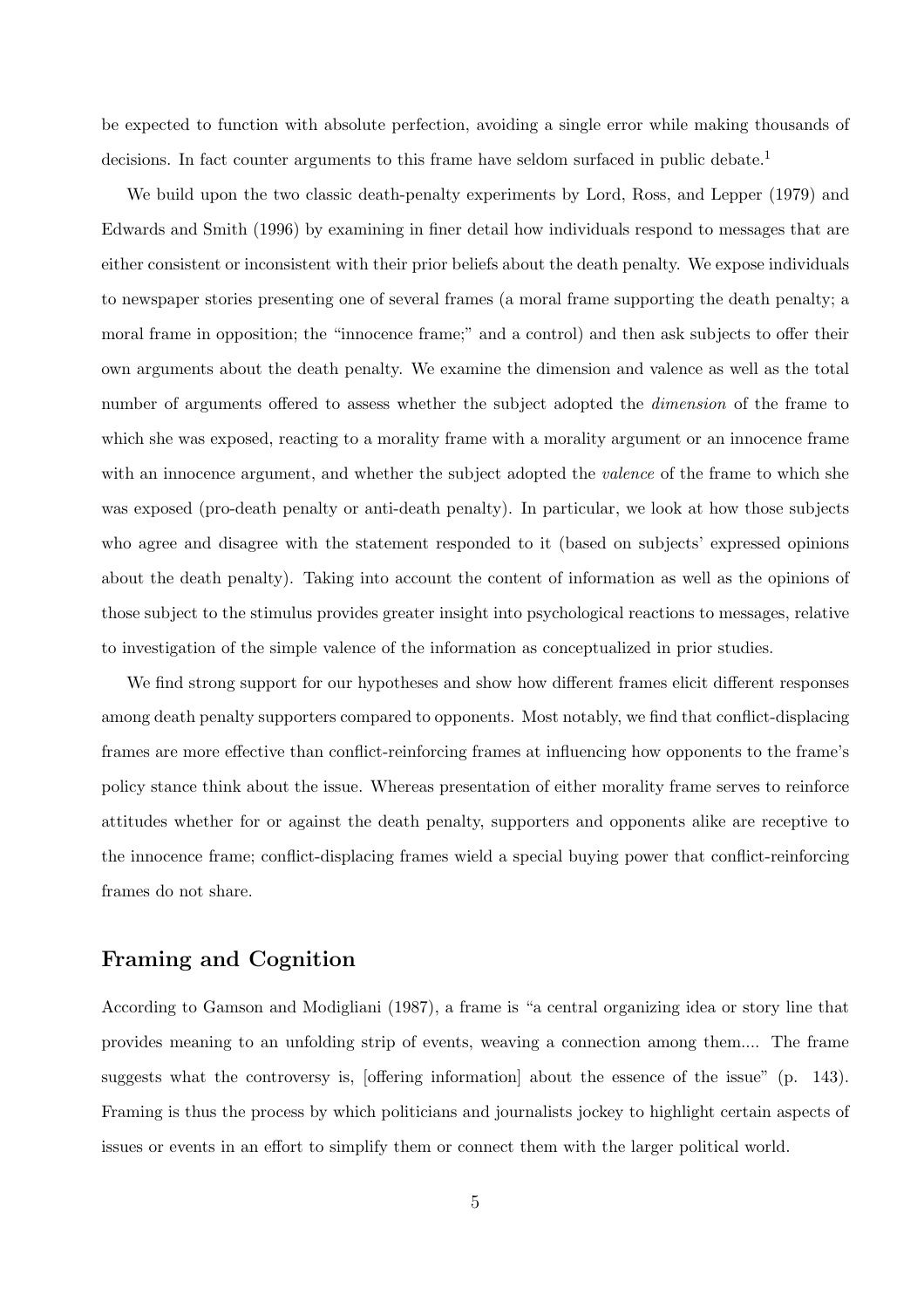Prior research has indicated that framing in many forms, and media framing in particular, can have the potential to influence what individuals take into consideration in forming opinions and making decisions on ambivalent and controversial issues (Domke, Shah & Wackman 1998, Iyengar 1991, Nelson, Clawson & Oxley 1997a). Scholars have found, for example, that a Ku Klux Klan rally can be framed as either a racist provocation or an exercise of free speech rights. Different frames lead to different interpretations and levels of tolerance of the rally (Nelson, Clawson & Oxley 1997a). Similarly, Iyengar (1991) shows that framing an issue episodically (focusing on individual cases), rather than thematically (focusing on broader social contexts), encourages people to blame poverty on individuals, whereas thematic frames encourage people to blame poverty on the government or the system.

Research on accessibility in social cognitive psychology provides some insights into how and why framing works. Scholars have defined accessibility as the readiness with which stored knowledge or constructs can be activated (Fazio 1995, Higgins 1996). Accessible constructs have low activation thresholds, and can be easily activated by a given stimulus and subsequently affect evaluation of that stimulus (Higgins 1996, Wyer & Srull 1989). Scholars have long recognized that cognitive limitations force individuals to use accessible shortcuts or heuristics in processing complex information on issues such as public policy (Taylor & Fiske 1981, Zaller 1992). In other words, individuals rarely conduct a thorough search for all relevant information in forming internal attitudes or expressing opinions. Instead, they tend to form attitudes based on what is most accessible to them (Taylor & Fiske 1981).

This suggests that when the media highlights an issue in a particular way, this framing will interact with an individual's pre-existing attitude on the issue. Depending on how much cognitive dissonance the frame produces (a topic we will discuss later), an individual may incorporate the information of the frame into her or his mental framework, updating attitudes accordingly. Since opinions are expressed attitudes, and attitudes while not fixed are based on core values, a short-term framing stimulus is unlikely to affect an individual's opinion. But given the right kind of frame, even a brief stimulus can have an impact on how a person thinks about the issue, providing readily-accessible constructs from which he or she will draw in formulating arguments. As this cognitive sequence suggests, a shift in how an individual thinks and talks about an issue is the first step toward attitude change. Over time, with repeated exposure to a given frame, opinions may change.

Recently Jones and Baumgartner (2005) developed a model of policy change emphasizing many of these ideas. Any given issue of public policy, they note, typically has many more potential di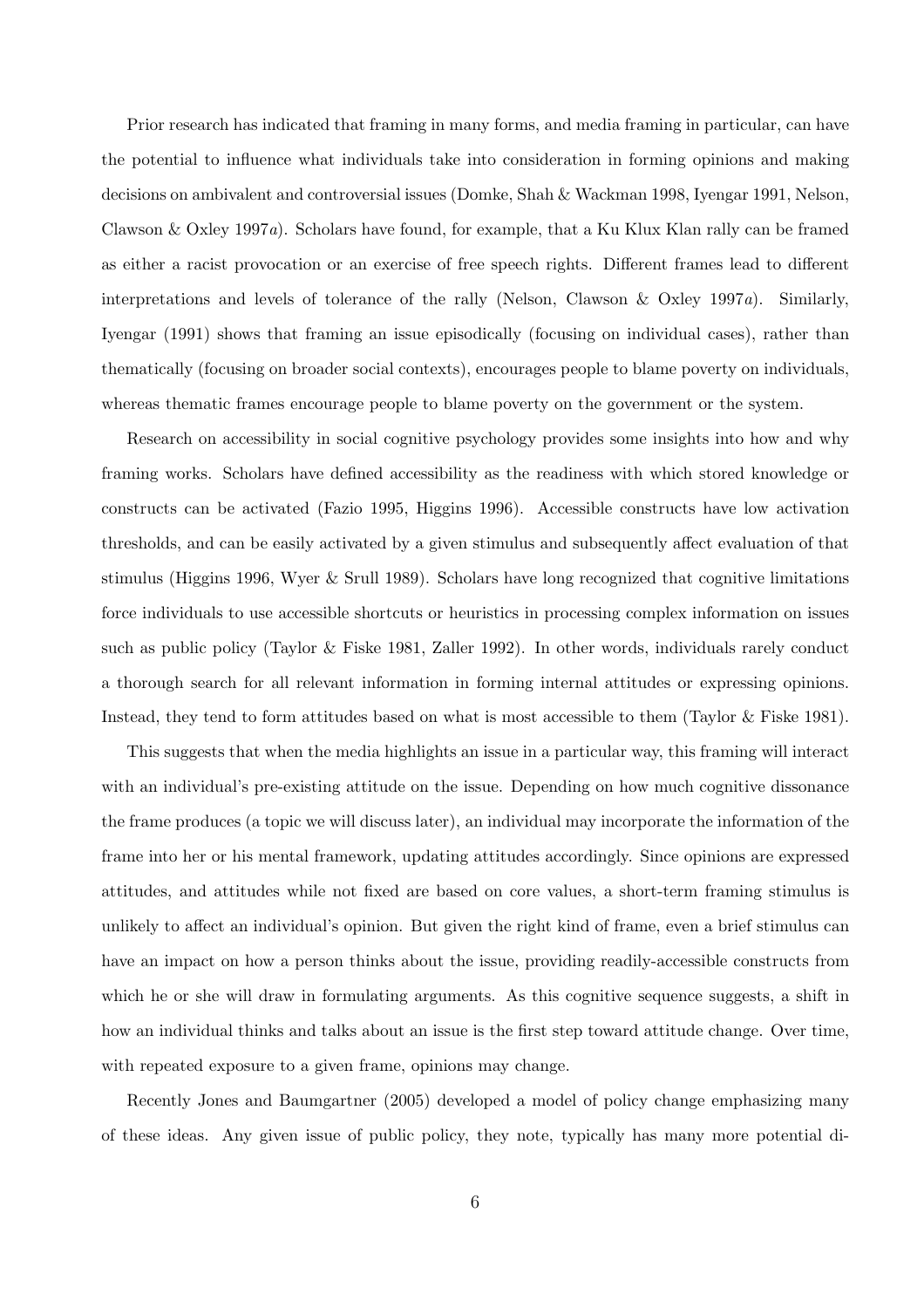mensions of evaluation than are actively considered. The architecture of human cognition precludes simultaneously considering too many dimensions of evaluation; humans can't make trade-offs in many dimensions (see also Jones 1994, Jones 2001). But since the underlying problems are more complex than consideration of them typically is, the possibility remains that previously ignored dimensions of discussion will emerge. The emergence of new dimensions of debate has the potential to destabilize status-quo policies. Individuals or organizations may resist consideration of the new dimension for some time, but if pressure is sufficient they may be forced to consider it. The result is a radical updating in policy preferences or outcomes, not a marginal or incremental adjustment. In sum, the potential impacts of reframing are great. Jones and Baumgartner develop a model of human cognition fully consistent with the literature cited here and with our study. However, their evidence focuses mostly on system-level outputs, not individual-level cognitive processes, which are our focus here.

Literature on accessibility notwithstanding, research has indicated that framing may not have universal impact on everyone. Druckman (2001) notes that individual attitudes, among other factors, can mediate framing effects. He argues that "evidence to date suggests that emphasis framing effects do not work through an automatic accessibility process" (p. 245). Therefore, Druckman advocates framing research that investigates how and why certain frames are effective relative to others and in which contexts such differences might be demonstrated. The current study attempts to shed light into exactly this type of inquiry.

Individuals bring their own mental frames, schemas, or attitudes and these color their reactions to the information presented in media messages. Researchers have found that media framing of issues in terms of values or consequences activate relevant thoughts and motivate individuals to make judgments in related terms, but these effects differed among individuals with different schemas or attitudes (Domke, Shah & Wackman 1998, Shen 2004). These findings are consistent with the schemafiltering hypothesis in social cognitive psychology, which posits that schemas and expectations serve as an organizing framework, structuring how individuals interpret new information (Fiske & Taylor 1991). Depending on the contexts, schemas have also been referred to as knowledge structures, expectancies, prototypes or mental representations (Hamilton & Sherman 1994). Rarely do individuals take in and process new information in an unbiased fashion. Instead, pre-existing attitudes or schemas facilitate the encoding and representation of consistent as compared to inconsistent information (Eagly & Chaiken 1993). That is because attitude-inconsistent information is cognitively more demanding and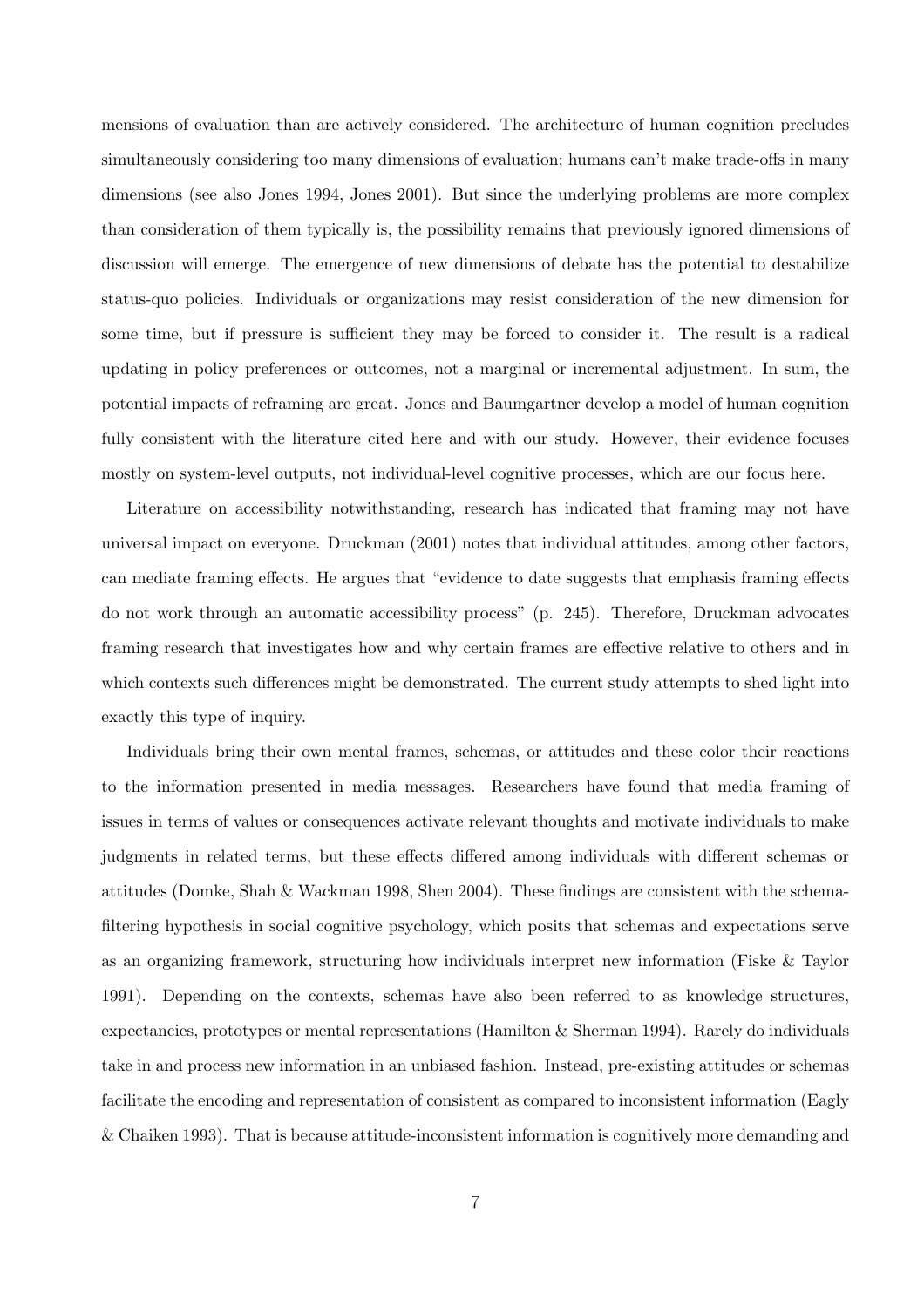difficult to process than attitude-consistent information. In particular, attitude-inconsistent stimuli produce "cognitive dissonance," the discomfort an individual feels when exposed to information or arguments inconsistent with her or his beliefs (Festinger 1957). As a result, when new information fits with pre-existing attitudes, it is relatively easier to comprehend and encode.

Along this line of reasoning, two studies investigate the influence of individuals' attitudes about the death penalty on the effectiveness of messages that either support or criticize the policy. The classic study by Lord, Ross, and Lepper (1979) concludes that subjects who believe that the death penalty is an effective deterrent against murder respond more favorably toward a pro-death penalty argument than toward an anti-death penalty argument, while the opposite is true for subjects who do not believe the death penalty is an effective deterrent. Not only do subjects more easily accept the argument consistent with their attitude, but they also reject and argue against messages inconsistent with their attitude, thus creating a robust polarization effect. Therefore, presenting individuals with an argument that is inconsistent with their attitude does not sway them to accept the advocated position but causes a boomerang effect in which they become more rooted in their policy viewpoint.

Expanding on this study, Edwards and Smith (1996) manipulate pro- and anti-death-penalty argumentation to explain the psychological process that accounts for such polarization effects. Resonant with the schema-based research described above, the authors suggest that individuals tend to accept at face value arguments that are consistent with their own beliefs but, when presented with arguments that are inconsistent with their attitudes, they will scrutinize the information by undergoing a deliberative memory search to undermine, and ultimately to counter-argue against, the information. Edwards and Smith find that people generate more (and more refutational) thoughts in response to an attitude-inconsistent argument versus an attitude-consistent argument, and that this is especially true in people who have high emotional conviction on the topic. We build on these studies by noting the difference between "conflict-reinforcing" and "conflict-displacing" frames. Previous studies did not manipulate the frame; we hold that such manipulation is crucial to understand the framing process. Individual cognitive responses should be affected both by pre-existing attitudes and the type of frame presented.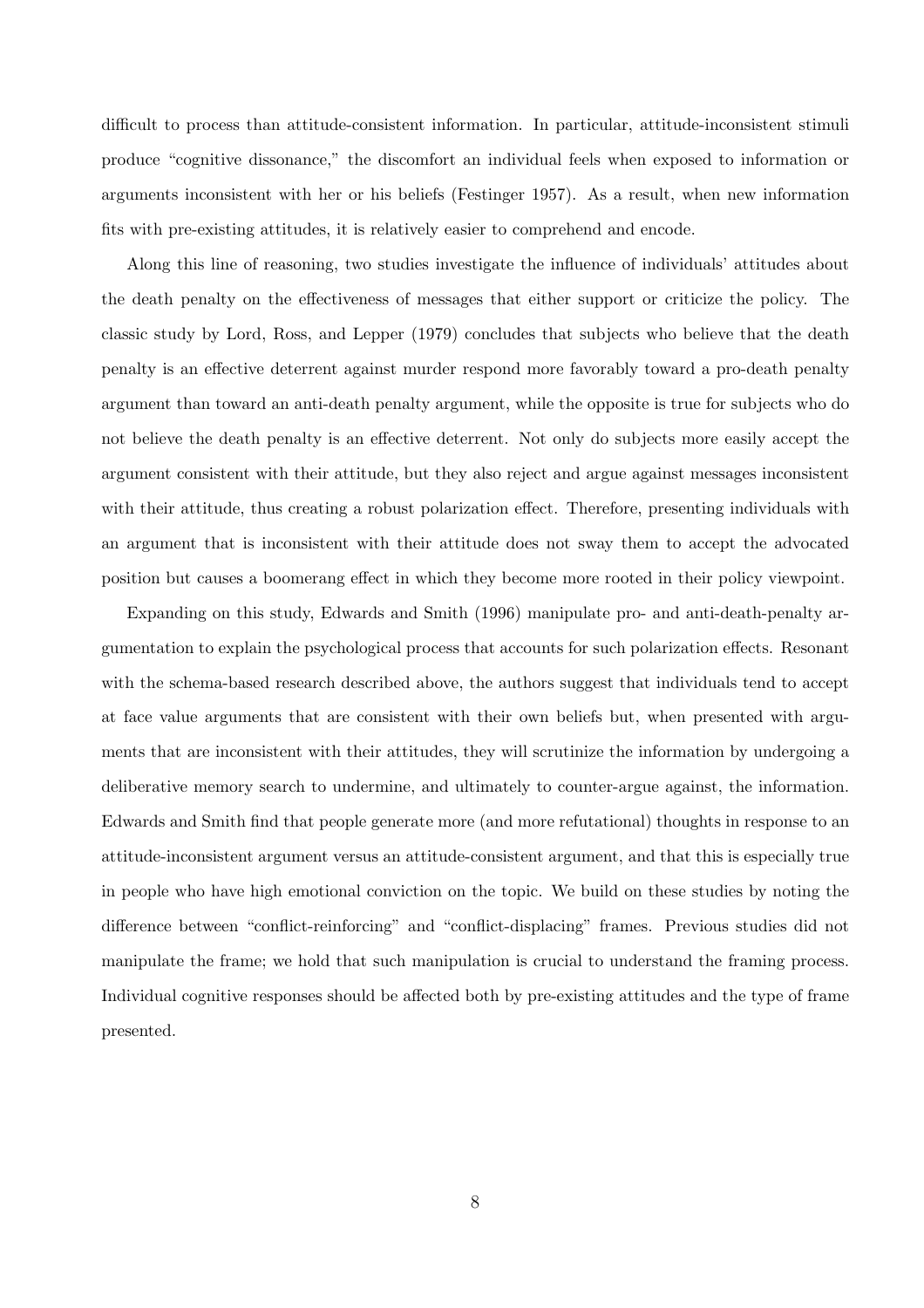## A Model of Cognitive Response to New Frames

At the core of our understanding of individual cognitive response to issue framing is a deceptively simple idea. On any complex issue individual attitudes are based on only a subset of the relevant dimensions of evaluation. Getting a person to revise an attitude on the basis of the dimensions already seriously considered is difficult, since it requires the person essentially to admit a previous mistake in judgment or that new information is so important that it tips the scales. This is very unlikely in many cases and especially in a debate based on morality, as capital punishment. Yet sometimes individuals are presented with an argument that compels them to change the way they think about an issue. Such arguments, we contend, operate by calling attention to a new or previously under-weighted dimension of the issue. These frames do not require individuals to abandon their beliefs about the status quo dimension of an issue, but by shifting emphasis to a new dimension they encourage individuals to begin thinking and talking about the issue in a new way.

### Cognitive Response to Conflict-Reinforcing Frames

Consider an individual presented with two types of arguments. In one, both sides stick to the same dimension of consideration. Proponents of free trade, for example, argue that the policy will generate more jobs; opponents argue that more jobs will be lost than gained, or that jobs will be lost in a particular area and that any other gains are mere speculation. The point is that both sides of the debate frame the issue along the primary, or "first" dimension (jobs). Jane Doe, reading the morning paper, makes her evaluation about who has the facts straight or about which jobs she cares more about. The evidence presented, and her faith in it, become the basis for evaluation.

At a cognitive level Jane's reaction to the evidence in these conflict-reinforcing frames depends on whether the frame is consistent or inconsistent with her attitude. Assume Jane is opposed to free trade. She is thus amenable to an argument along the first dimension consistent with her belief that jobs will be lost by free trade. When exposed to this frame she is unlikely to change her attitude. In contrast, when Jane encounters an argument emphasizing the jobs that will be created by free trade, she will experience cognitive dissonance. She has three options for alleviating this dissonance: 1) counter-argue against the offensive frame, 2) ignore it, or 3) accept it. Since the debate offers no shortage of arguments in support of Jane's attitude against free trade, her reaction will likely be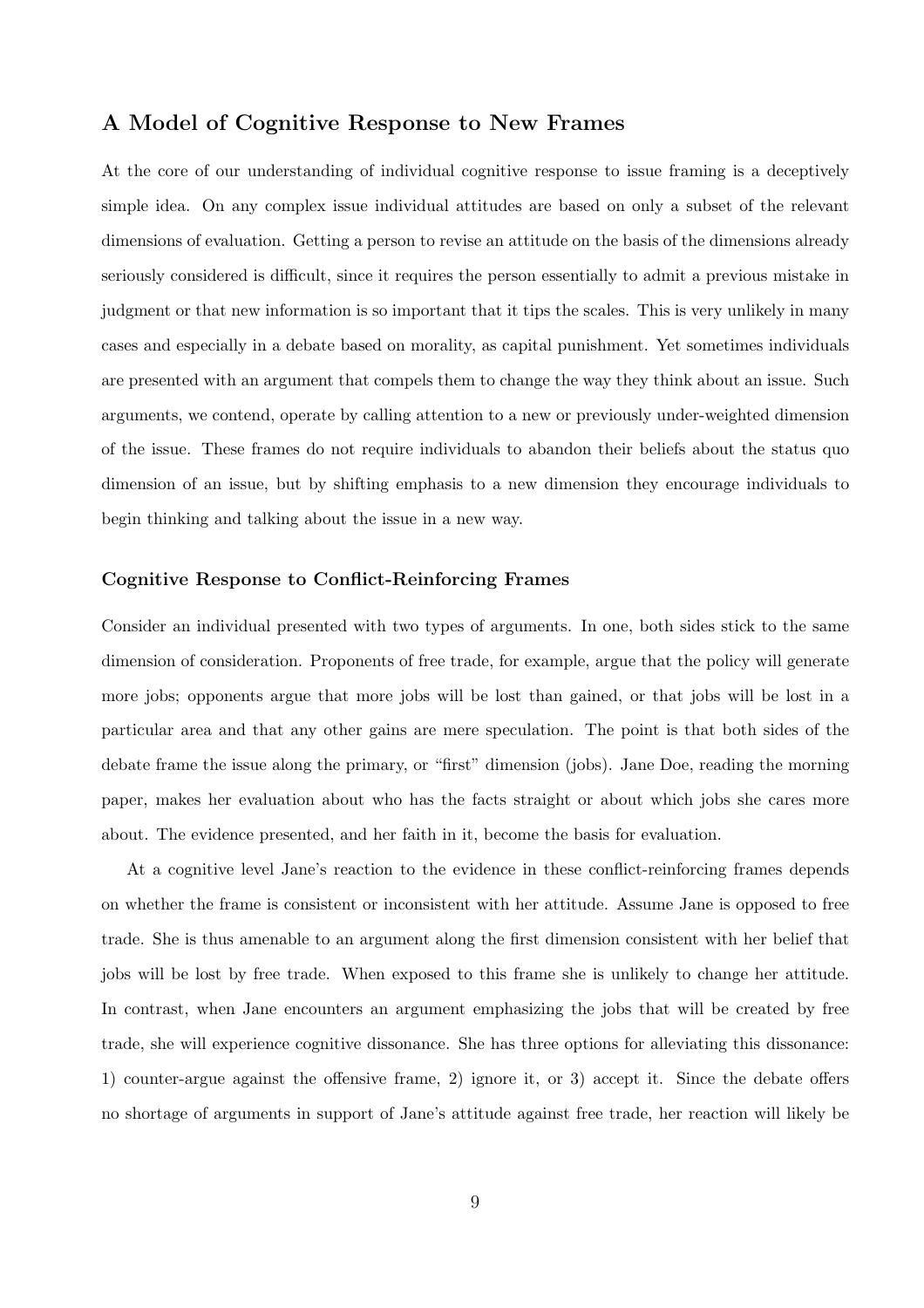to ignore or counter-argue against it, arguing that in fact more jobs will be lost than gained. The evidence would have to be strong to make her accept this frame; she is predisposed to resist.

#### Cognitive Response to Conflict-Displacing Frames

Now consider Jane's reaction to a second type of argument, in which one of the two sides employs what Baumgartner and Jones (1993) call "non-contradictory argumentation." Rather than arguing on the opponent's terms, this strategy involves changing the terms of debate by switching the focus of discussion to a second dimension using conflict-displacing frames. These frames advance a policy position not by locking horns with the opposition across a given line of debate, but by redrawing the line itself. If one side says that free trade will generate lost jobs, the other says that it will produce lower consumer costs, help promote democratic reform in China, or something entirely unrelated to the original dimension. This strategy is potentially destabilizing because adding a second dimension of consideration to the decision calculus fundamentally alters how people think about an issue.

As with conflict-reinforcing frames, cognitive response to conflict-displacing frames is conditional on attitude. Exposed to a new argument along the second dimension consistent with her attitude, such as the argument that free trade is culturally destructive or that it inequitably favors rich countries, Jane simply adds these arguments to the arsenal of reasons she uses to support her position. Asked to give arguments of her own regarding free trade, she will likely make use of the language and information she encountered in the new frame to argue against free trade.

In contrast, a new argument that challenges rather than reinforces Jane's attitude will produce cognitive dissonance. But unlike the case of conflict-reinforcing frames discussed above, the new information is from a second dimension. Jane will likely look around for counter arguments to combat the frame, perhaps along the new dimension it presents. If such counter arguments are readily available along this second dimension, or if this second dimension simply doesn't hold as much weight for Jane as the original dimension of debate, she will counter-argue.

But what if Jane recognizes that the new dimension is more important than she previously realized? Or what if no counter arguments come to mind along this new dimension? In these cases, we argue that Jane will be more likely to think and talk about the issue using the language of the new dimension, perhaps even adopting the valence of its arguments in some of her own. This is the first step in a cognitive process that, if strong enough, could lead Jane to change her attitude on the issue, an outcome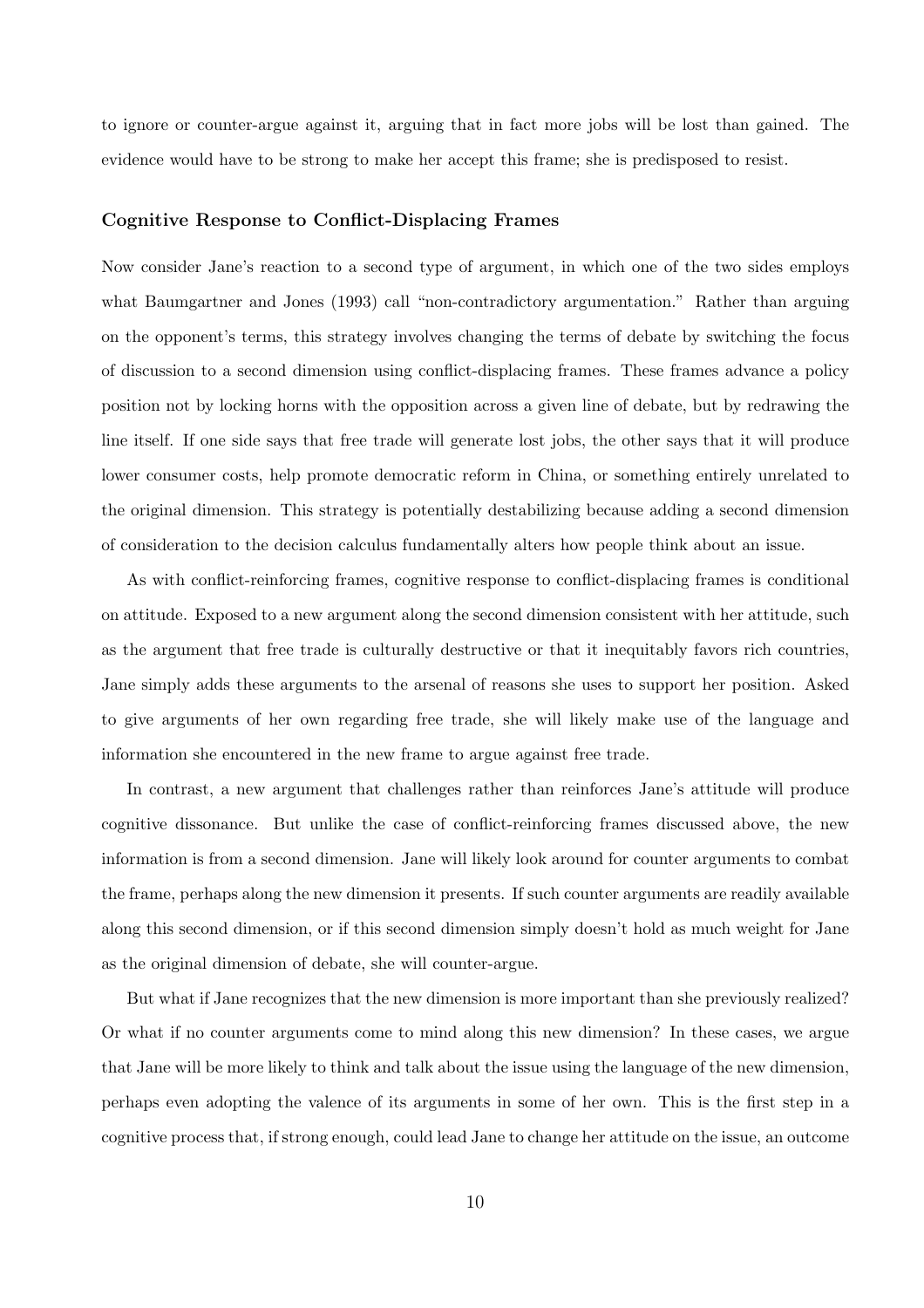that was highly unlikely with the conflict-reinforcing frame discussed above. If Jane has a hard time coming up with an argument to counter the benefits of free trade with respect to democracy in China, or if she values democratic reform over job retention, she may use the new democracy argument herself, even if her net policy stance or attitude has not (yet) shifted. The key is that the conflict-displacing frame does not ask Jane to rethink her belief that free trade will cost jobs. Rather it asks her to weigh the jobs dimension against a second dimension. There is no guarantee that she will change her attitude after doing so, but she is likely to be more open to consider the new dimension.

The cognitive process individuals follow when presented with conflict-displacing frames is different from that followed when presented with conflict-reinforcing frames because the alternatives a person is asked to evaluate are different. Conflict-displacing frames provide arguments along a new dimension, encouraging new ways of thinking about an issue. Individuals need not ignore or reject their beliefs nor admit a mistake in their previous evaluation of the issue. Conflict-displacing frames broaden considerations and can often induce shifts in both the dimension on which citizens evaluate an issue and the *valence* of the arguments they offer regarding that issue. As such, from a policy advocate's perspective the critical distinction between conflict-reinforcing frames and conflict-displacing frames is that conflict-displacing frames offer the potential to shift the way in which opponents think about an issue.

### Cognition and the Death Penalty

The death penalty is an old familiar debate in which the dominant division of conflict is moral, centered on core values regarding the sanctity of life and the appropriateness of retribution. Evidence suggests that since 1996, a new innocence frame has risen in prevalence and come to dominate public debate. In response, the percentage of Americans opposed to the death penalty has steadily increased (Baumgartner, DeBoef & Boydstun 2004, Fan, Keltner & Wyatt 2002).

Why has the innocence frame been so influential, succeeding where anti-death penalty arguments based on morality have failed? The answer, as we have argued, is that while anti-death penalty morality arguments fell on the deaf ears of an established majority, the rise of the innocence frame has brought a new dimension of consideration to light. This conflict-displacing frame asks people not to abandon the merits of "eye for an eye" arguments but to weigh the importance of one dimension versus a second—recognition that the judicial system may not be perfect. The innocence frame threatens to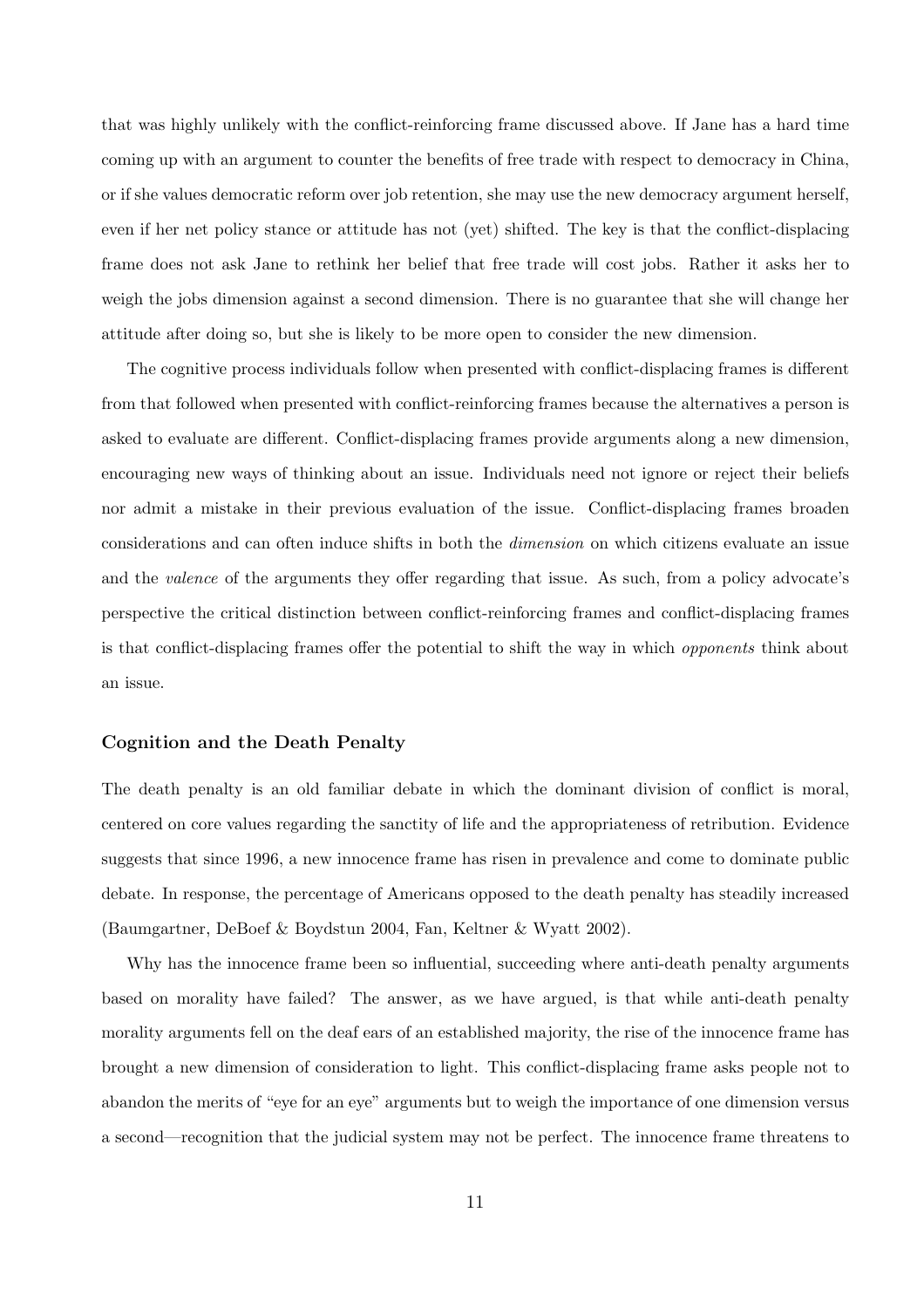destabilize a public debate long-rooted in the dimension of morality. Indeed, as the evidence that the system is broken has mounted, more Americans have given more weight to this new dimension.

Few counter frames exist in direct opposition to the innocence frame. No one argues that mistakes are acceptable; debate could center on how rare these might be. But in the abstract, most would admit that absolute perfection is a standard we cannot achieve in any human institution. It is this lack of public conflict on the innocence dimension that makes it an especially effective conflict-displacing frame, with the ability to affect how citizens think about the death penalty. What is more, this frame has the potential to redistribute public sentiment in a way that benefits the current minority, establishing a new equilibrium level of support for the death penalty at a lower level than in 30 years, since the capital punishment moratorium of 1972.

## Hypotheses

Our theoretical focus is on individual cognitive response to different frames. We expect reactions to depend on whether the valence of the frame is consistent or inconsistent with the subjects' expressed opinions and whether the frame type is conflict-reinforcing or conflict-displacing. We present this theory in a two-by-two table where each cell represents a generalizable hypothesis: our expectation for each combination of frame type and consistency/inconsistency with opinion, applicable across issues. The italicized text describes the group or groups of subjects particular to our death penalty experiment addressed by that hypothesis. Thus, we offer a comprehensive typology of cognitive response based on the varying intersections of respondent opinion with frame dimension and valence.

### Table 1 about here

Row 1 contains two hypotheses related to cognitive responses to conflict-reinforcing frames. Whether these are consistent or inconsistent with a pre-existing attitude, we expect subjects to explain their opinions using the dimension of the frame and the valence of their attitude. Previous scholars have offered strong evidence that individuals will respond in kind to information that affirms their opinions (hypothesis 1) and will bristle at information that challenges their opinions by counter-arguing along the same dimension (hypothesis 2). Thus, whether a conflict-reinforcing frame is consistent or inconsistent with their attitudes, we do not expect it to yield any change in how people think about the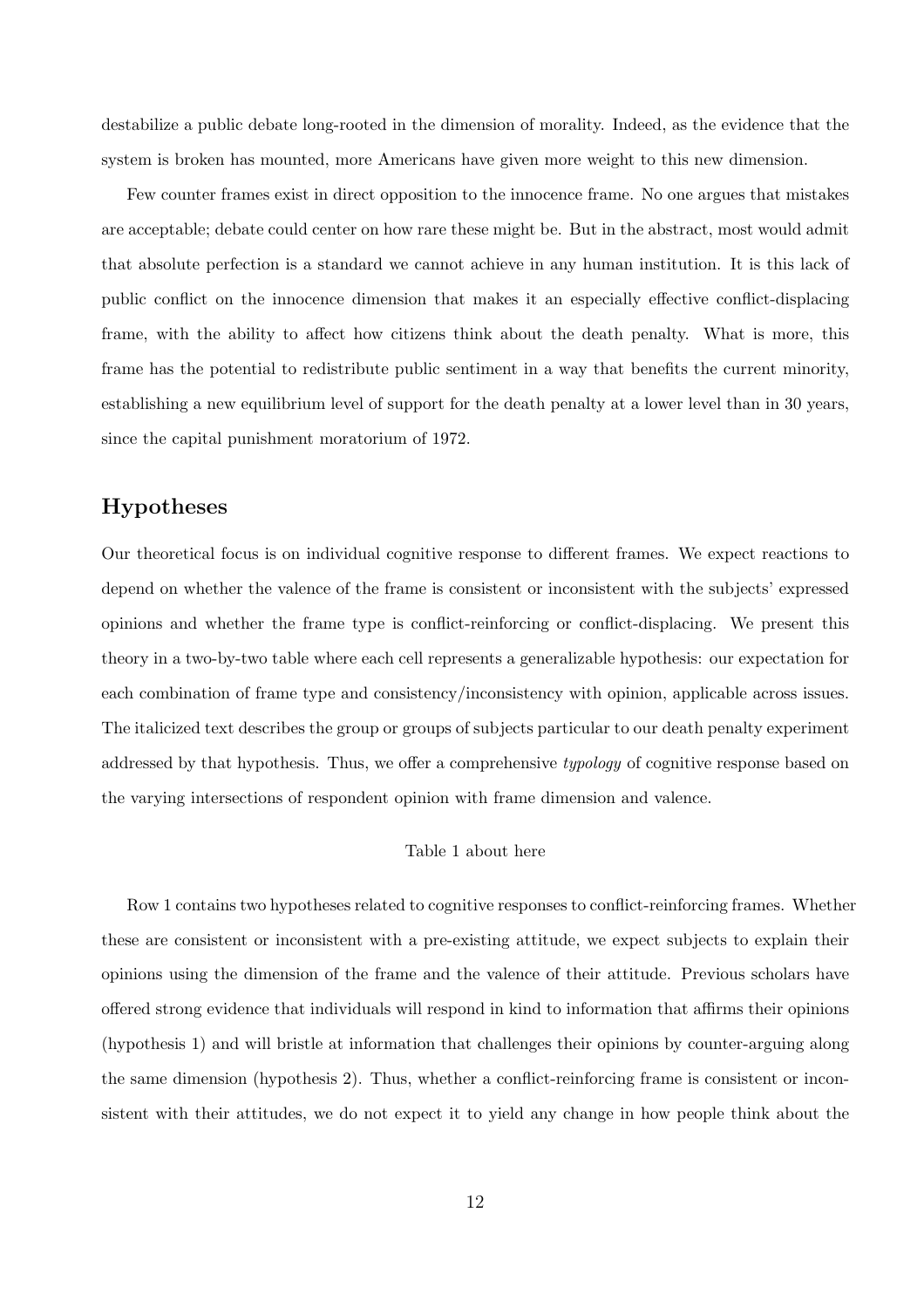issue or the arguments they use to justify their opinions. People already have strongly held beliefs in this dimension. They hear nothing new in the frame so their responses are driven by their attitudes.

**Hypothesis 1:** Individuals exposed to a morality frame **consistent** with their opinion will be more likely to offer arguments in SUPPORT of their opinion by matching the frame's dimension and its valence than will individuals exposed to a morality frame with which they disagree.

Hypothesis 2: Individuals exposed to a morality frame with which they disagree will be more likely to offer counter-arguments in SUPPORT of their opinion by matching the frame's dimension but contrasting its valence than will individuals exposed to a morality frame consistent with their opinion.

Between Cells 1 and 2 therefore, we expect little different in the dimension of arguments presented. Each group will stick to the morality dimension and each will provide arguments that support their pre-existing attitude, no matter what arguments they were exposed to. The frame has little impact, as it serves only to reinforce pre-existing understandings of the issue.

Row 2 contains two hypotheses related to cognitive responses to the new innocence frame. Subjects who hold anti-death penalty opinions are simply given an additional set of arguments in support of their views. Responses are more complex for those who favor the death penalty. On average, both sets of subjects are expected to accept the validity of the new frame, however, and to incorporate it into their decision calculus.

**Hypothesis 3:** Individuals exposed to the innocence frame **consistent** with their opinion will be more likely to offer arguments in **SUPPORT** of their opinion by matching the frame's dimension and its valence than will individuals exposed to a conflict-reinforcing frame also consistent with their opinion. They are also more likely to adopt the frame than those in Cell 4, who disagree with the new innocence frame.

This hypothesis states that subjects exposed to congenial arguments will be predisposed to accept them. But the innocence frame should have a greater impact than the traditional morality frame even among those predisposed to accept either. For those who already oppose the death penalty, the innocence argument reinforces the attitude, giving a new basis of support. For those who oppose the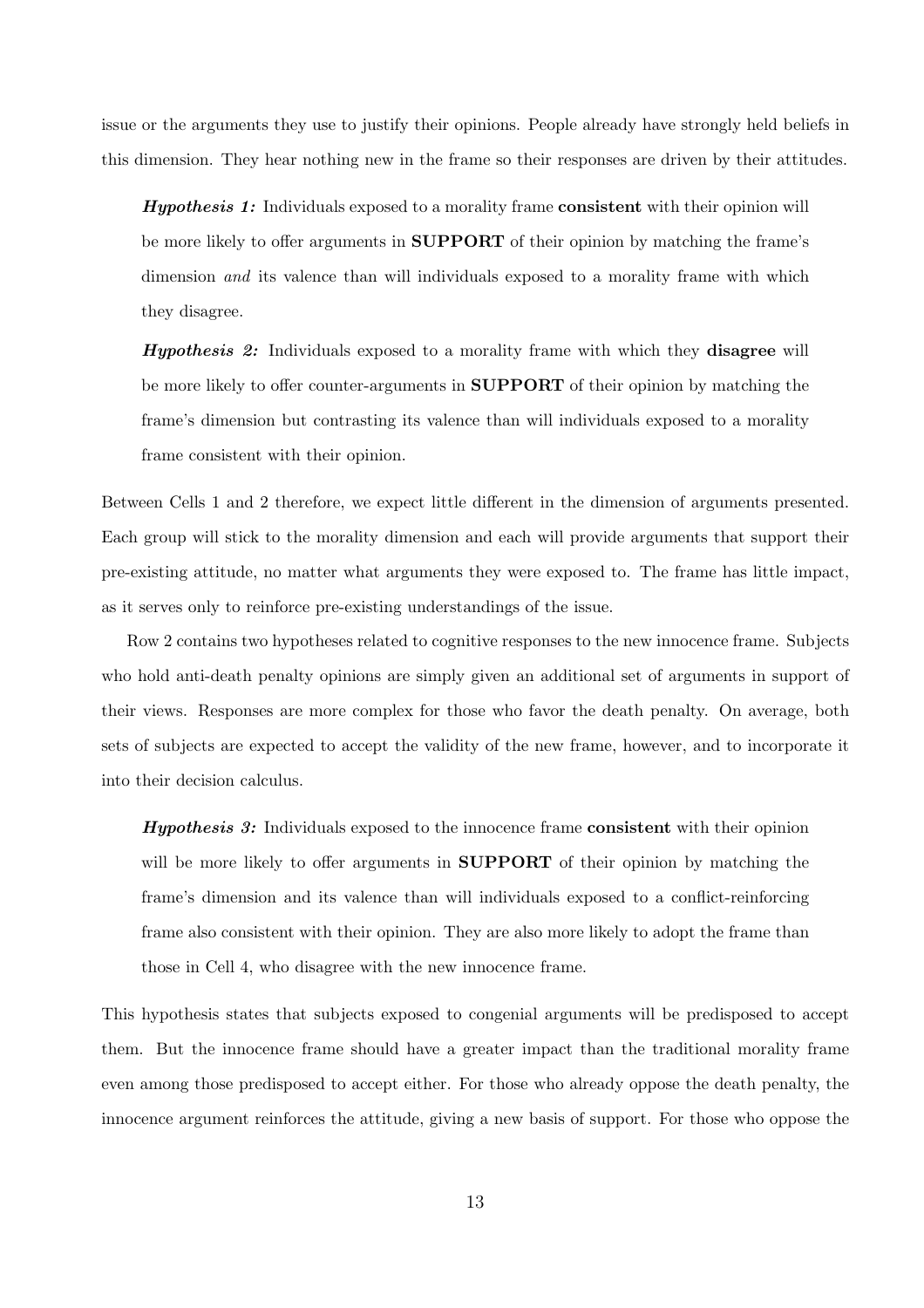death penalty, we also expect some effect of the innocence frame, but this effect should be stronger for those in Cell 3 than those in Cell 4.

Hypothesis 4, dealing with those who oppose the death penalty but who are presented with a conflict-displacing argument against it, is most intriguing; findings consistent with this hypothesis would suggest a whole new understanding of how some frames, but not others, succeed in shifting public perspective. For subjects in the bottom righthand cell of our Hypothesis Table, the conflictdisplacing frame challenges their attitudes. The decision calculus here is pivotal. We expect some individuals—those who place more weight on the first dimension than on the new second one—to find counter-arguments in support of their opinion along the original first dimension (here the old morality-based arguments), just like those in Cell 2. And some individuals may even find a way to counter-argue against the frame on the new dimension it presents. But we expect many individuals in Cell 4 will act similarly to those in Cell 3. Lacking readily available counter arguments and/or evaluating the second dimension as being at least as significant as the first, these individuals will adopt the new frame and offer their own arguments that match both the dimension and the valence of this new frame (here anti-death penalty innocence arguments). In sum, the subjects of Cell 4 will incorporate into their decision calculus a much more complex way of thinking about the issue, and a more ambivalent attitude results.

Hypothesis 4: Individuals exposed to the innocence frame inconsistent with their opinion will be more likely to offer arguments in OPPOSITION to their own opinion by matching the frame's dimension and its valence than will individuals exposed to a conflictreinforcing frame also inconsistent with their opinion. This is to say that we expect these individuals to be more likely to incorporate counter-arguments against the death penalty into their way of thinking, even if they do not (yet) change their attitude.

In our experiments we provide only a single exposure to a single newspaper article about the death penalty. Therefore we expect no attitude or opinion changes (and our four randomized experimental groups show no significant differences in average support or opposition to the death penalty). However, in asking the subjects to offer their own arguments about the death penalty as justification for their opinions, we can see how complex the decision-calculus is. With even a single exposure to the conflictdisplacing innocence frame, both supporters and opponents of the death penalty are expected to incorporate this new second dimension of evaluation into their own arguments. For opponents exposed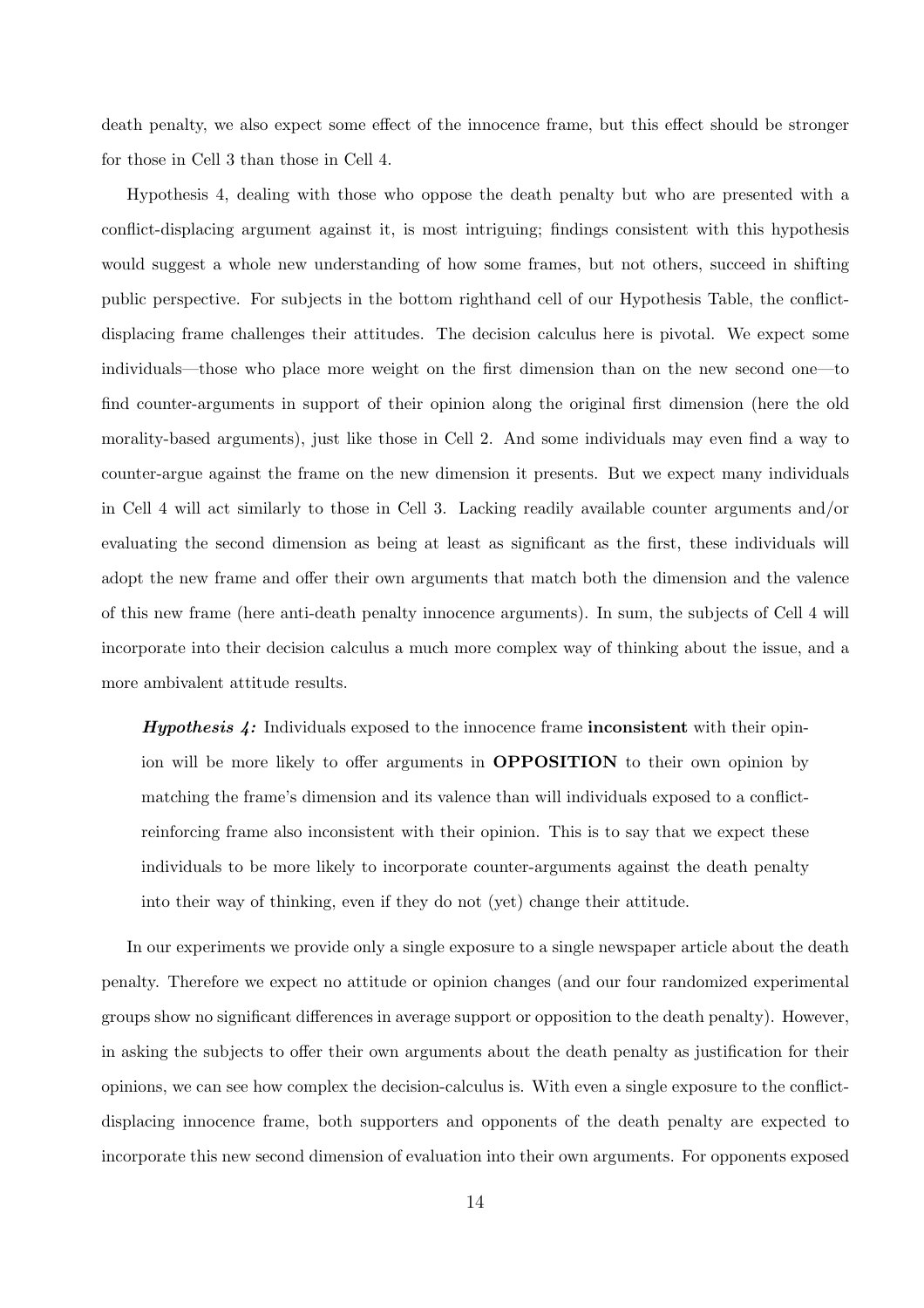to the innocence frame, all the arguments tend in the same direction: to justify their opposition to the practice of capital punishment. For proponents, however, the process is more complex and potentially more important. They incorporate contradictory arguments into their decision calculus. If we conceive of the final conclusion of such a process as a weighted average of a person's estimation of: 1) the relevant dimensions of choice; and 2) the relative weights to assign to these different dimensions, then we can conceive of the expressed opinion as the sum of the weighted preferences along the different dimensions. For those in Cell 4, a single exposure to the new frame is unlikely to cause an attitude shift. However, we do expect it to generate recognition of the importance of the new argument and the underlying second dimension. Thus, their attitudes, and the arguments they offer, are likely to be more ambivalent than those of their pro-death penalty counterparts in other cells.

Hypotheses 1 through 4 and the discussion above present a series of expectations relating to the types of arguments individuals will use to explain or justify their opinions about the death penalty. With regard to the likelihood that a subject will use an argument along the same dimension as that to which they were exposed in the experimental treatment, we expect the following: First, arguments are easier to adopt when they reinforce rather than challenge pre-existing attitudes. Thus, in terms of the probability of subjects using an argument of the same frame presented, we expect to see that Cell  $1 >$  Cell 2 and that Cell  $3 >$  Cell 4. Second, the new innocence frame is congenial to supporters but less demanding of opponents, so we expect its impact to be greater than the morality argument in each case: Cell  $3 >$  Cell 1 and Cell  $4 >$  Cell 2.

### Experimental Evidence on Framing Effects

We turn now to our evidence. We designed an experiment and administered it to 184 undergraduate students enrolled in an introductory mass communications course at a large northeastern university.<sup>2</sup> Subjects were presented with one of four versions of an 11-page booklet containing a pre-stimulus questionnaire with some control measures, three news articles formatted to resemble photocopies of real newspaper articles, and a post-stimulus questionnaire containing attitudinal measures in the forms of expressed opinions and demographic items (website reference deleted for review).

We placed approximately equal numbers of subjects into each of four groups: one control (receiving a neutral stimulus); one group receiving a pro-death penalty stimulus framed on the morality dimension; one group receiving an anti-death penalty stimulus framed on the morality dimension;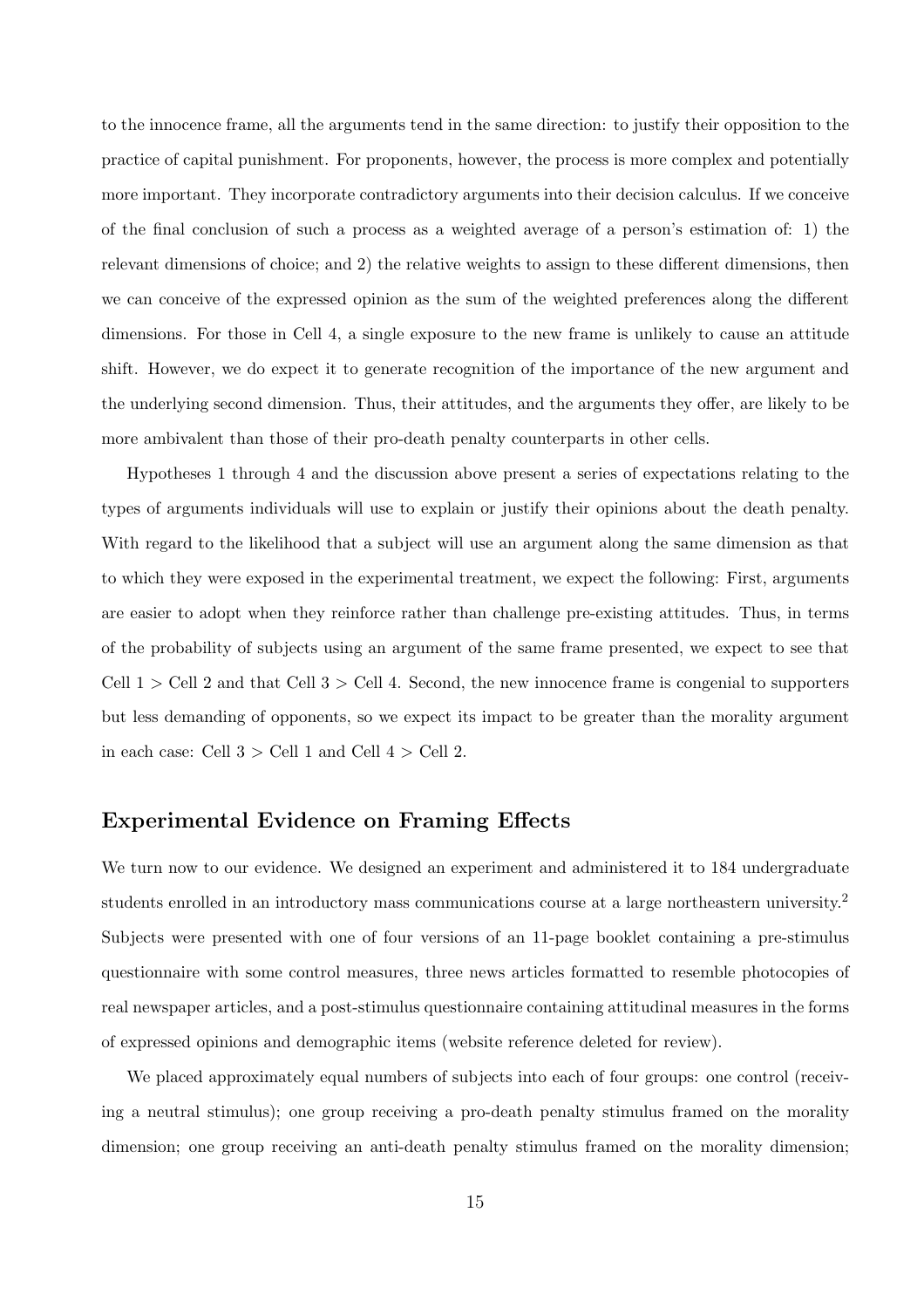and one group receiving an anti-death penalty stimulus framed on the innocence dimension. The four treatment conditions were created via the manipulation of a fictitious news article describing a legislative debate about the death penalty in an unnamed state. In a manner similar to Nelson et al. (1997a), each article contained the same copy as its midsection, with only the headline, lead, and closing paragraphs changed to reflect the appropriate frame (see Appendix A for the text of each treatment condition). We included equal mention of each of the frame arguments in this common middle paragraph. So all subjects, even in the control group, had access to each of the three substantive arguments (pro-death penalty morality, anti-death penalty morality, and anti-death penalty innocence). The treatment conditions reinforced these arguments but they were presented to every subject. No additional factual information was provided in the lead and closing paragraphs unique to each treatment; these paragraphs served only to frame the debate. The manipulated death-penalty article was placed in between two authentic articles describing current debate on two sociopolitical issues: health care reform and environmental protection. To avoid possible confounding influences, specific writers were not mentioned in the bylines and gender-neutral names were used in the attribution of all direct quotes given in the death penalty articles.

Immediately after reading the three articles, subjects were instructed to list up to five arguments that they recalled from each, via three separate items.<sup>3</sup> They were then told that they would be asked more in-depth questions on one of the three issues about which they had read. We deceptively described this to the subjects as a random choice of the three policy areas, but in fact all were asked about the death penalty. The first measure taken was subjects' support for or opposition to the death penalty for persons convicted of murder.<sup>4</sup> Immediately following the opinion measure, subjects were asked to list the most important factors (arguments) that they took into consideration when forming their opinion about the death penalty.

We coded open-ended responses to capture three main attributes of each argument offered by each subject: the dimension on which the argument was given (morality, innocence, constitutionality, etc.); the valence of the argument (pro-death penalty, anti-death penalty, or neutral); and the order of the argument in relation to the others given (first argument, second argument, etc.). Each argument was coded according to a set of guidelines organized around four main categories: pro-death penalty arguments along the morality dimension (morality-pro), anti-death penalty arguments along the morality dimension (morality-anti), pro-death penalty arguments along the innocence dimension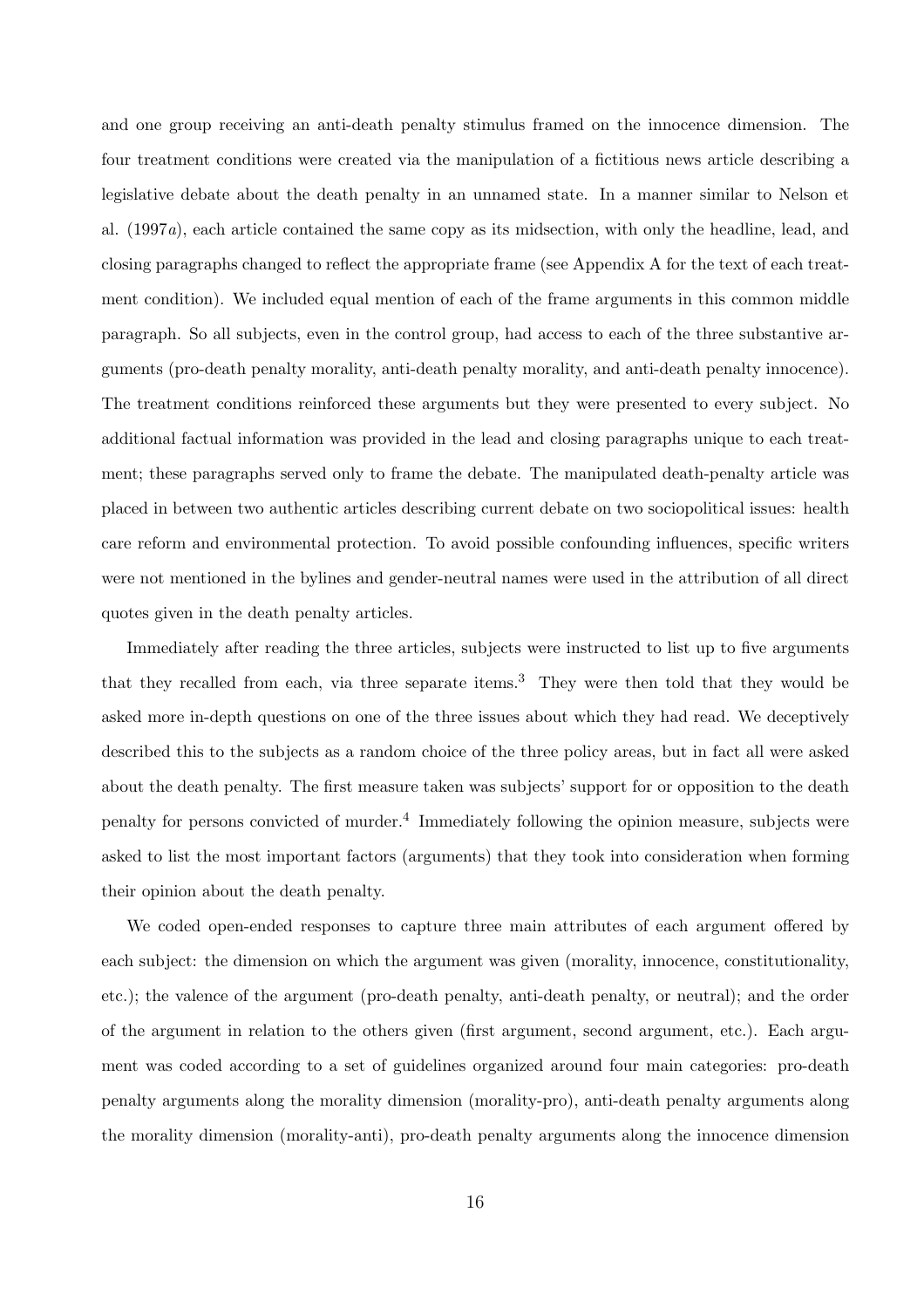(innocence-pro), anti-death penalty arguments along the innocence dimension (innocence-anti), and all others (such as constitutionalism, considerations about the mental health of the defendant, the financial cost of the death penalty as opposed to life in prison, etc.). Intercoder reliability between two independent coders was .95.

## Results

In order for a frame to have a cognitive impact, it must affect how people think about an issue. We assess the cognitive impact of frames by analyzing the patterns of arguments about the death penalty that subjects offered after exposure to one of the morality or the innocence frame. To test our four hypotheses we compare the valence and dimension of each frame to the valence and dimension of arguments given by subjects exposed to that frame, in relation to the subject's expressed opinion.

We begin by describing the distribution of subjects' arguments across treatments. After reading the news articles, subjects were asked to give their overall opinion on the death penalty and then to list the most important considerations (arguments) they took into account in coming to this opinion.<sup>5</sup> We focus on the open-ended responses here. Two subjects offered no arguments for their opinions and were excluded from analysis; 182 subjects gave at least one. A total of 500 arguments were given altogether, including 66 morality-pro, 77 morality-anti, 3 innocence-pro, and 45 innocence-anti, and 312 "other".<sup>6</sup> Table 2 lays out the distribution of responses for the three categories of interest, by experimental frame group and by subject's opinion on the death penalty.

### Table 2 about here

As we expected, subjects exposed to morality frames were highly likely to give morality (or other) arguments consistent with their opinions. Aside from "other" arguments, pro-death penalty subjects exposed to the morality-pro frame (corresponding to Cell 1 of the hypothesis table) gave only moralitypro arguments as their primary arguments, and those exposed to the morality-anti frame (Cell 2) counter-argued, giving morality-pro arguments rather than the morality-anti arguments to which they were exposed by a rate of 9:2 (see the top panel of Table 2). No subject in either group gave innocence arguments first. In contrast, innocence arguments were given first at a rate of 6:5 among those prodeath penalty subjects exposed to the innocence frame (Cell 4), and four of these six were anti-death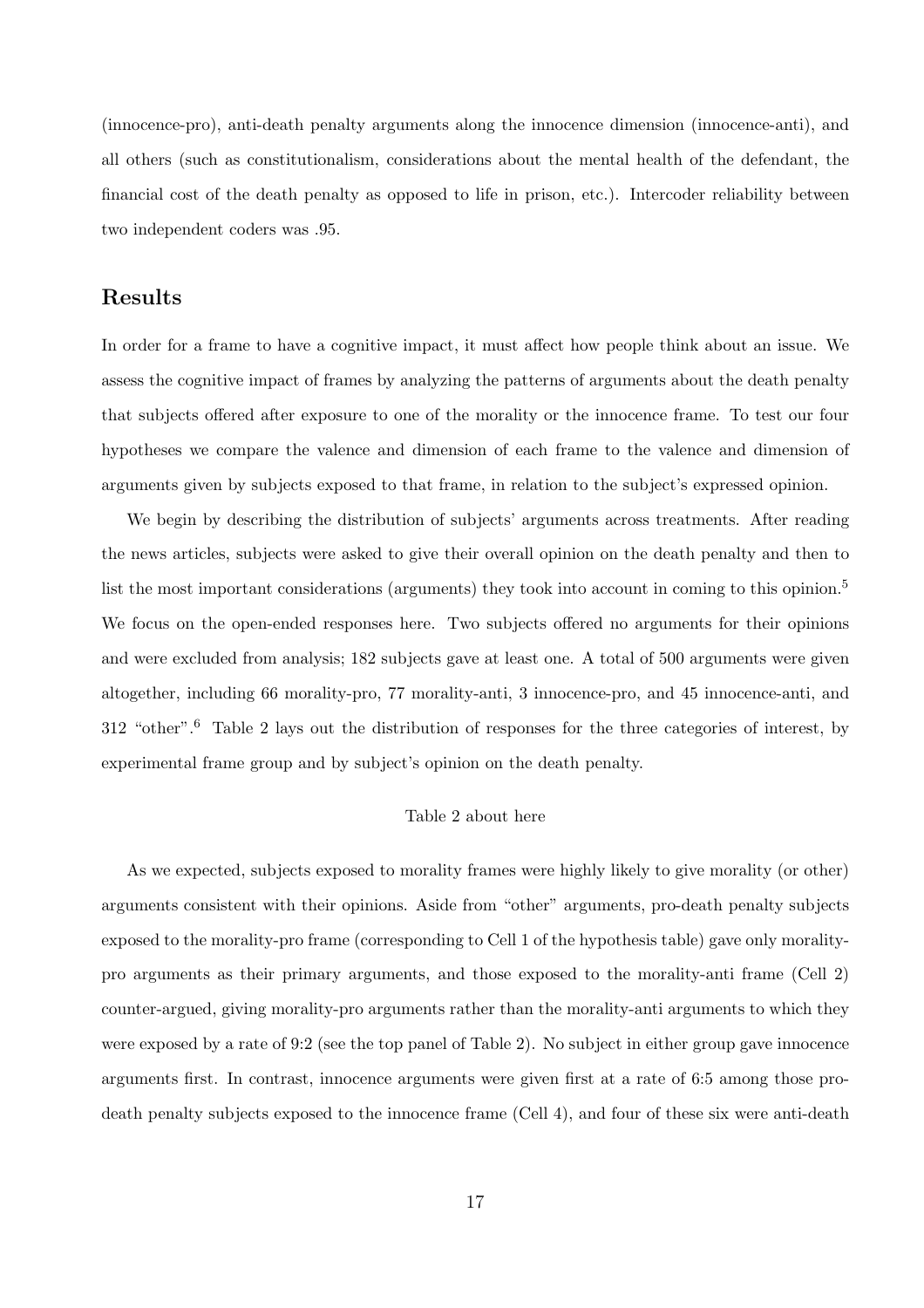penalty in tone. Even among death penalty supporters, there was acknowledgement of the anti-death penalty innocence argument in valence as well as dimension.

The bottom panel of the table presents similar information for subjects opposed to the death penalty. Here the distribution of first arguments again reflects the attitude of subjects: only one subject opposed to the death penalty and exposed to the morality-pro frame (Cell 1) gave a matching morality-pro argument first, the rest were split between anti-death penalty arguments and "other". Death penalty opponents exposed to the morality-anti frame (Cell 2), however, adopted the argument of this frame when talking about the death penalty. And those exposed to the fairness-anti frame (Cell 3) used the language of this new dimension. In fact, in the case of death penalty opponents, a few subjects in each treatment group invoked the innocence-anti argument. It makes sense that this argument is more familiar and/or more accessible to those predisposed against the death penalty.

Testing the Hypotheses We conduct formal multivariate tests of our hypotheses using two logit analyses to test the four hypotheses outlined in Table 1. Recall that our hypotheses depend upon both the type of frame to which a subject is exposed and whether the valence of that frame is consistent or inconsistent with the subject's opinion. The four hypotheses represent two distinct types of cognitive processes at work when individuals of differing opinions are exposed to different frames. In the first, subjects stick to their attitudes and relay arguments consistent with their opinions, either because the stimulus is reinforcing—in which case the reasoning process is straightforward—or because the dimension is familiar—in which case the counter-arguments are familiar and thus the reasoning process is familiar as well. Hypotheses 1, 2, and 3 anticipate this first type of reaction. Only when individuals are confronted with a frame that challenges their opinions but that does so by utilizing argumentation that runs orthogonal to the traditional dimension of debate is the cognitive process qualitatively distinct; Hypothesis 4. In this case, individuals are asked not to confront the old dimension, but to consider the possibility that a new dimension deserves consideration and to include it in their arguments. Thus we expect these individuals to reason about their opinions using the language of the conflict-displacing frame and for many to do so in ways inconsistent with their attitudes. This prediction is really quite extraordinary, especially in domains (like the issue of capital punishment) where opinions are known to be fixed in the short run and rest on moral foundations with a history of stability.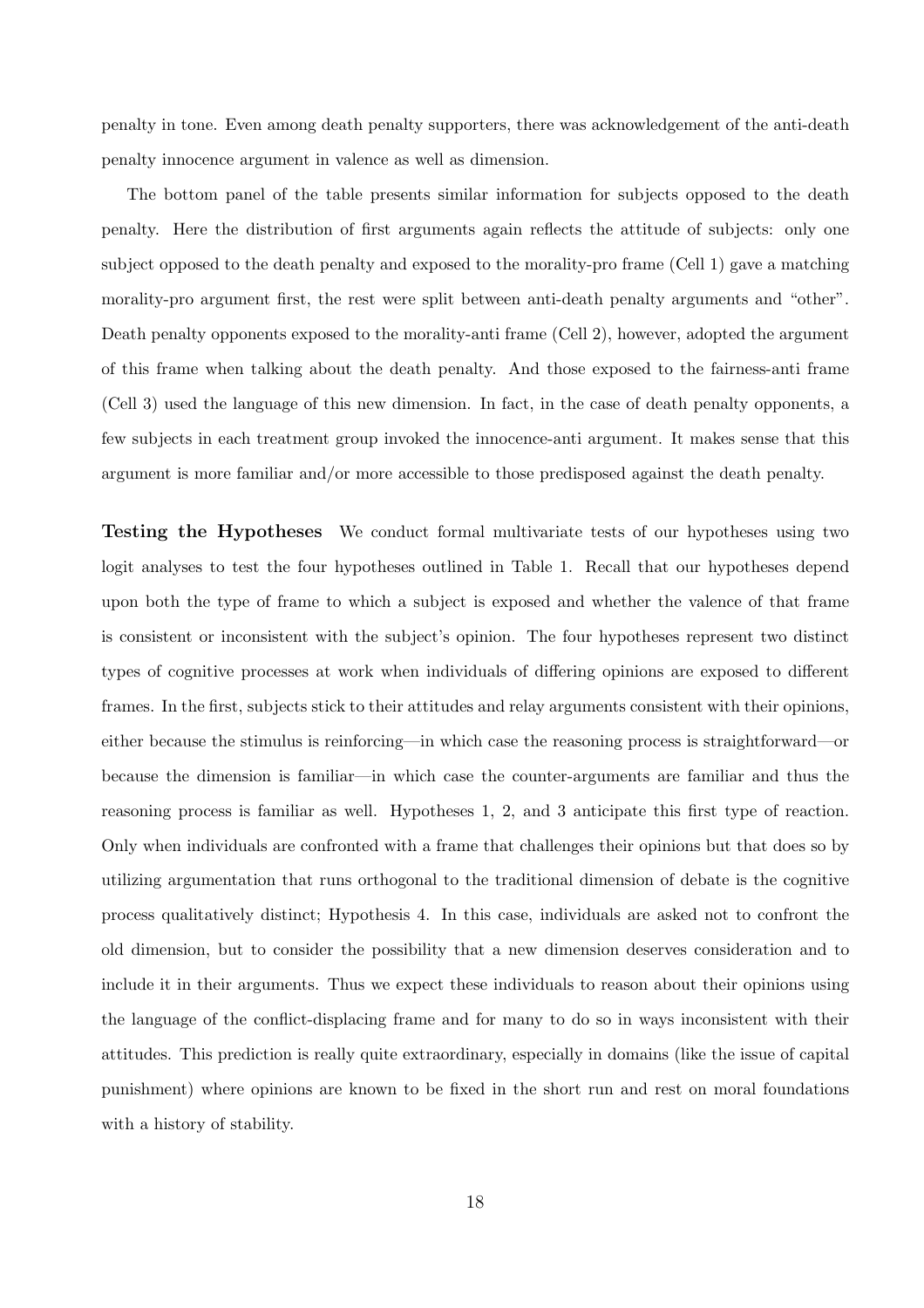The Models We test our four hypotheses using two binary logit models: the first models subjects' propensity to offer arguments consistent with the frame they received by responding in kind with arguments along the same dimension and of matching valence as the given frame, while the second models subjects' propensity to counter-argue against the frame received by responding with arguments along the same dimension as the given frame but of opposite valence. The first model will address Hypotheses 1, 3, and 4 and will provide necessary but insufficient support for Hypothesis 2; the second model is needed to test Hypotheses 2 directly.

Dependent Variables In the first model, the dependent variable is a binary measure of whether or not the first argument that a subject offered matched the frame to which he or she was exposed, both in dimension and in valence. So subjects in the morality-pro treatment group who offered a morality-pro argument as their first argument are coded 1, while subjects in this group who offered any other kind of response are coded 0. The dependent variable in the second model is a binary measure of whether or not the subject's first argument is a direct counter-argument to the frame received. So subjects in the innocence-anti treatment group who offered a innocence-pro argument as their first argument are coded 1; all other subjects in this group are coded 0 (and similarly for those in the morality groups).

Independent Variables In both models, what we care about is whether different framing circumstances (the intersection of frame type with whether the frame is consistent or inconsistent with a subject's opinion) yield differing likelihoods that the subject will offer arguments that match or counter-argue against the frame received. Thus, on the right hand side of both models are three explanatory variables that, together with the baseline category, describe each of the four framing circumstances we consider in our experiment: 1) Subjects are exposed to a conflict-reinforcing frame consistent with their opinions, 2) Subjects are exposed to a conflict-reinforcing frame inconsistent with their opinions, 3) Subjects are exposed to a conflict-displacing frame consistent with their opinions, and 4) Subjects are exposed to a conflict-displacing frame inconsistent with their opinions. We expect each of these four categories to demonstrate a different likelihood for each of the two dependent variables considered in accordance with the hypotheses outlined above.

We include only one control variable: political interest. In essence, both models test the extent to which subjects in different framing circumstances "stick to their guns"; that is, how resolute subjects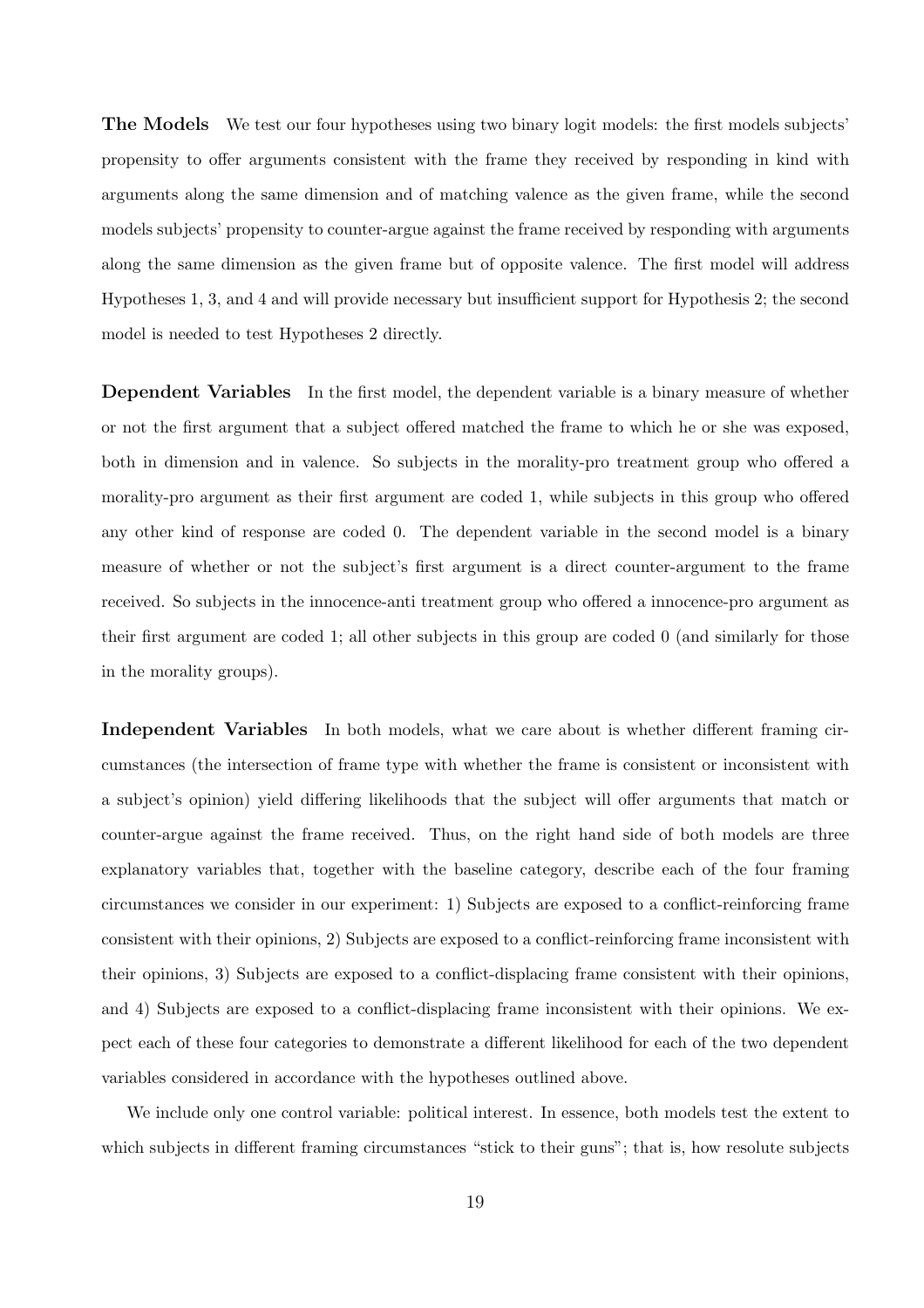are in offering arguments consistent with their opinions or, alternately, how much they are swayed to offer arguments that contradict them. Political interest is the only variable we believe has a strong theoretical likelihood of affecting how "flexible" a subject is in considering and voicing arguments different from their preconceptions of the issue. The more engaged a subject is in the political world, the more likely that subject is to have considered all major aspects of an issue. In the case of the death penalty, subjects with high levels of political awareness had probably encountered each of the frames used in our mock news articles before participating in our experiment. These subjects have had greater opportunity to consider arguments of morality and innocence and to adjust their opinion on the matter or develop counter-arguments accordingly. We exclude all other potential controls because we have no reason to think that any other variable (party identification, sex, race, etc.) has a strong relationship with how able/willing a subject will be to consider and adopt a new argument.<sup>7</sup>

Findings. Our two models estimate the framing effects of three categories of framing circumstances (Cells 2, 3, and 4) relative to a baseline of the circumstance in which subjects are exposed to a conflictreinforcing frame consistent with their opinions (Cell 1). We are interested in these comparisons, but also in those between other pairings of treatment groups such as Cell 2 and Cell 4 (Hypothesis 4), information we obtain by calculating predicted probabilities. In short, we find strong support for each of our hypotheses and indeed for the full structure of inequalities that we predicted.<sup>8</sup>

We find direct support for Hypotheses 1 and 2 by in the logit results for Models 1 and 2 respectively, as presented in Table 3. Model 1 produces a coefficient for "reinforcing inconsistent" that is both negative and statistically significant at the .05 level, demonstrating support for Hypothesis 1 that subjects exposed to a conflict-reinforcing frame consistent with their opinions are significantly more likely to offer arguments that match the frame they received than subjects exposed to a conflictreinforcing frame inconsistent with their opinions. This same independent variable also yields a positive coefficient in Model 2, significant at the .01 level, offering support for Hypothesis 2 that subjects exposed to a conflict-reinforcing frame inconsistent with their opinions are significantly more likely to counter-argue in direct opposition to the frame they received than subjects exposed to a conflict-reinforcing frame consistent with their opinions.

### Table 3 about here

Using Clarify, we calculate predicted probabilities based on the results from Model 1 to demonstrate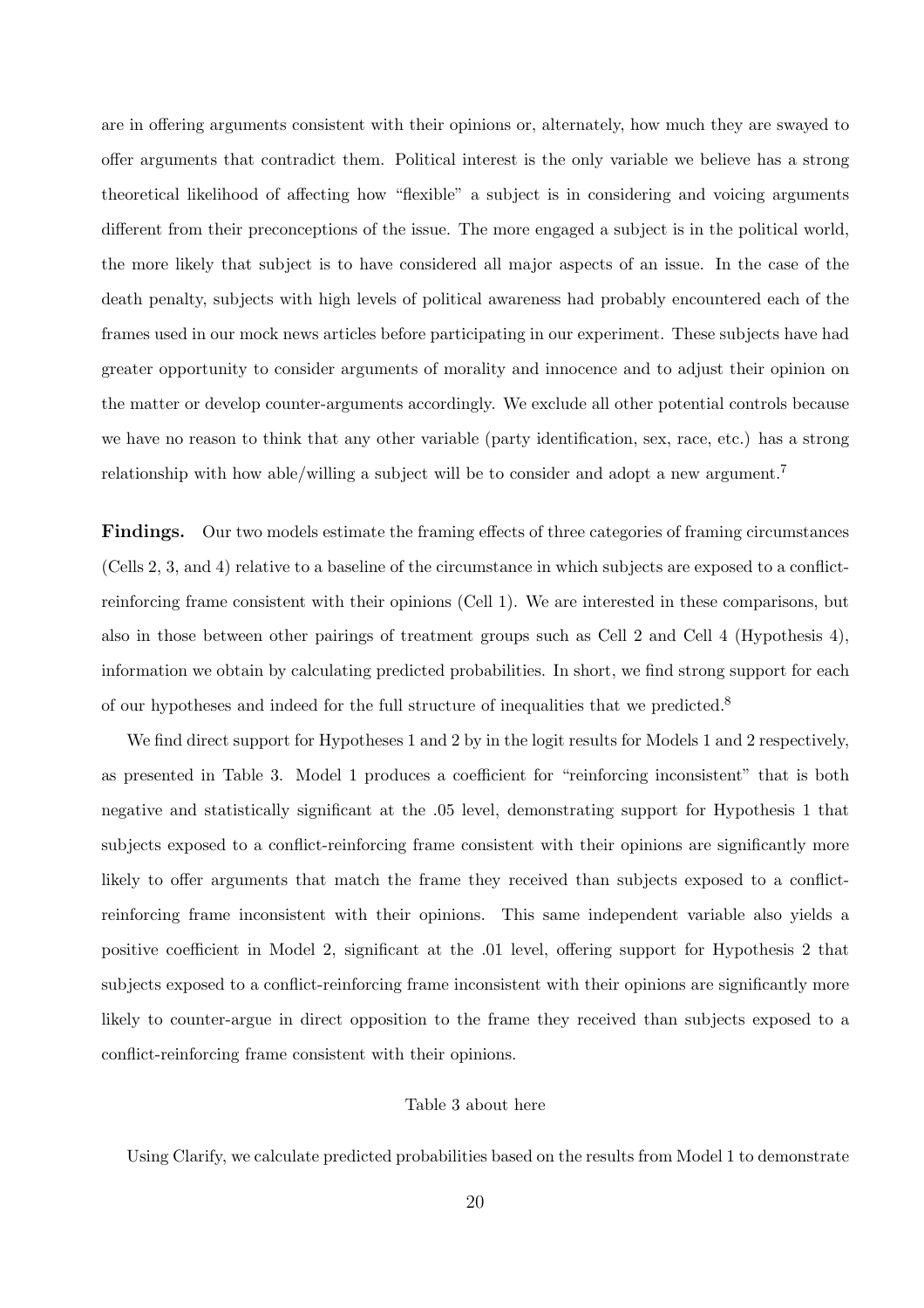support for Hypotheses 3 and 4, confirm Hypothesis 1 and, by indirect extension, Hypothesis  $2.9$  For each treatment group, Table 4 shows the predicted probability that the subjects in that group offered primary arguments that matched the dimension and valence of the given frame (i.e,  $y=1$ ) holding all other treatment group dummies at zero. Given this configuration of independent variables, we see that subjects in Cell 3 have the highest predicted probability matching the given frame with a probability of 0.321. Subjects in Cell 1 have the second highest at 0.265, followed by subjects in Cell 4 at 0.170 and finally subjects in Cell 2 at 0.084. Although the confidence intervals are wide (a product of our small sample size), the picture presented is clear: In general, subjects are more apt to offer matching arguments in response to frames that are consistent with the subjects' attitudes. Thus, Cells 1 and 3 have larger probabilities than Cells 2 and 4, confirming support for Hypothesis 1. At the same time, conflict-displacing frames are unanimously more compelling than conflict-reinforcing frames, regardless of whether the audience agrees or disagrees with the policy stance of the frame: Cell 3 demonstrates a larger probability value than Cell 1, just as Cell 4 shows a larger probability value than Cell 2. Thus, each of a series of inequalities that we expected is borne out in the analysis.

### Table 4 about here

These results are illustrated graphically in Figure 1, which shows the relative likelihoods of subjects in each of the four cell categories to offer primary arguments that match the frame they received both in dimension and in valence, controlling for levels of political awareness. We find confirmatory support for Hypothesis 1 by noting that, regardless of political interest, subjects exposed to a conflict-reinforcing frame consistent with their opinions (Cell 1) are consistently more likely to offer arguments that match the dimension and valence of the frame they received than subjects also exposed to a conflictreinforcing frame but one that is inconsistent with their opinions (Cell 2). In fact, the full series of inequalities remain consistent with our expectations, across all levels of political interest. Further, the Figure makes clear that these are powerful effects. The predicted probabilities of giving a certain type of argument, based on these few factors, ranges from close to zero to above 0.60.

Finally, Figure 1 shows strong evidence in support of our most important expectations, Hypothesis 4: Subjects exposed to a conflict-displacing frame inconsistent with their opinions (Cell 4) will be more likely to offer arguments in opposition to their opinion than subjects also exposed to a frame inconsistent with their opinions but one that is conflict-reinforcing (Cell 2). In fact, for subjects with the highest levels of political interest, exposure to a conflict-displacing frame inconsistent with subjects'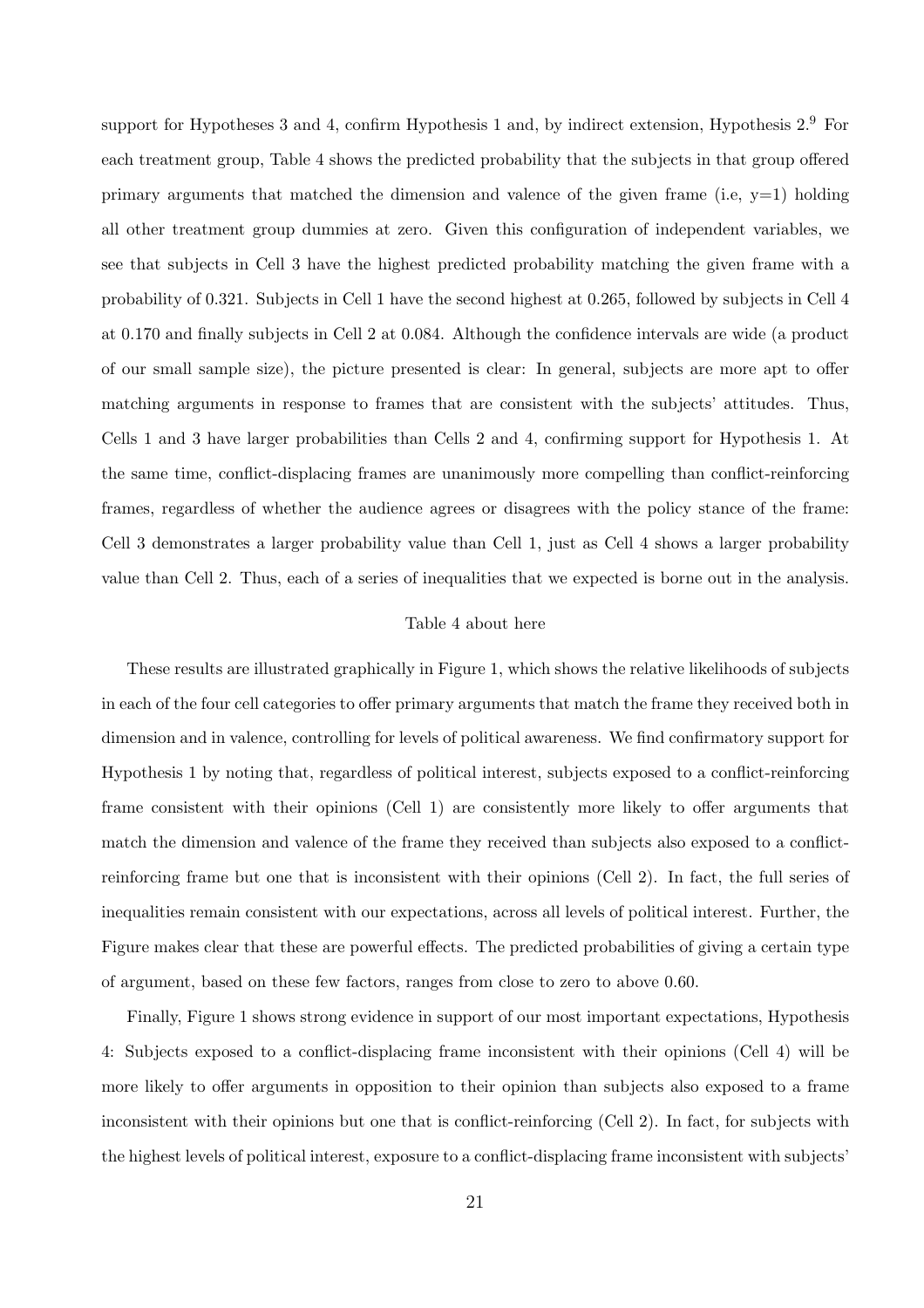opinions actually has a greater likelihood of compelling subjects to offer arguments that match the frame than exposure to a conflict-reinforcing frame consistent with subjects' opinions (Cell 1), even though in the former case this requires subjects to make arguments in contrast with their opinions. Thus, from both the support overturning our Hypothesis 3 and the evidence demonstrating Hypothesis 4, we see that whether presented to a receptive or a contentious audience, conflict-displacing frames have a special buying power not shared by conflict-reinforcing frames. All frames are not equal.

Figure 1 about here

## Conclusion

We have shown that individuals respond differently when presented with conflict-displacing v. conflictreinforcing frames of argumentation. In the death penalty, morality has long been the dominant form of discourse. Moral issues have a way of becoming stale, since it is hard to reason with opponents when the basis of the attitudes on all sides is a hard moral or religious feeling; such debates are prone to prolonged disagreement and stalemate. But the new innocence frame, by circumventing the traditional terms of debate, has the potential to destabilize public discussion on this familiar issue. The experimental evidence we have presented here corresponds closely to the nature of historical developments in the national discussion about the death penalty. In fact, three of us have been involved in a long-lasting project analyzing media and public opinion on the death penalty (see citation deleted for review). This project includes systematically coding over 3,000 newspaper stories published in the New York Times from 1960 to present. In designing the experiment that forms the basis for this paper, we were careful to replicate the main themes of that coding. This analysis shows that since 1996 the new innocence frame has received unprecedented levels of coverage, and our studies of public opinion indicate that aggregate levels of opposition to the death penalty are increasing substantially among the public, arguably in direct response to this frame. In this paper, we have demonstrated some evidence about the individual-level cognitive processes that are behind these aggregate-level findings. The death penalty debate is shifting and the movement away from a morality-based argument to a new type of discussion has the potential for substantial opinion change. We have explained here why this is the case. The new frame does not simply ask people to admit that they were previously mistaken; rather, it proposes a cognitively simpler task, one involving merely incorporating another dimension into the debate. Of course, change is not immediate and even in our experiment we do not expect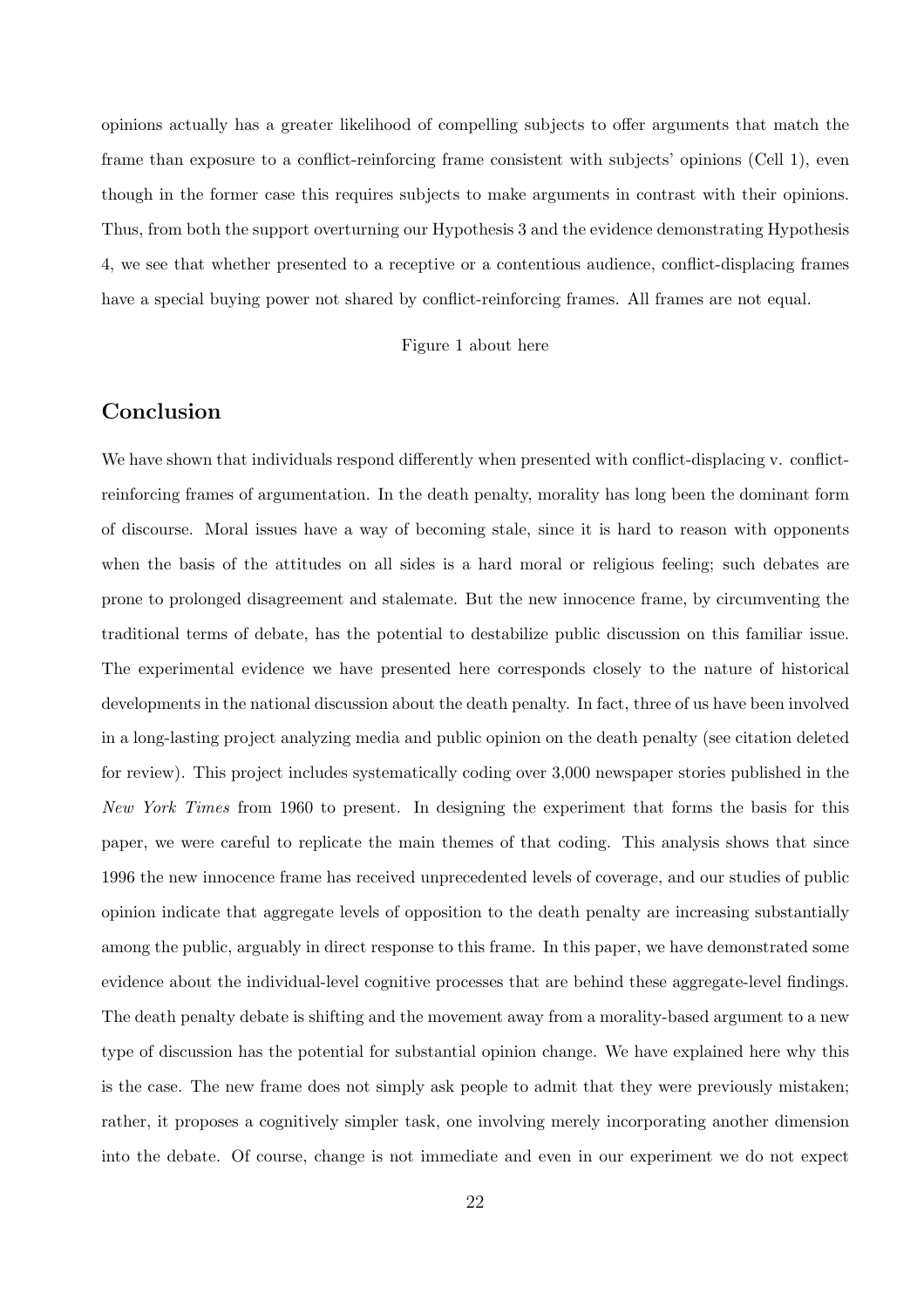that individuals will change their opinions after the presentation of a single newspaper story. The framing effects from a single exposure are known to be short-lived (Druckman & Nelson 2003), but the innocence argument continues to receive increasing media attention. With only a single exposure to the innocence frame, subjects in our experiment—most notably death penalty supporters—began to think differently about this important issue. This finding goes a long way towards explaining the recent shifts in aggregate opinion.

The most important implications of our results relate to the possibility of better understanding the linkages between elite discourse on public issues and reactions among the public. A multitude of frames are constantly before the public in the form of policy discourse, media coverage, and events. Public opinion changes only slowly on moral issues, of course. Just what is a moral issue and what is a practical one is in the eye of the beholder. And the death penalty, like many others, has both moral and practical dimensions. The future of the death penalty debate in America may not be as stable as its past. We have shown here the potentially powerful destabilizing cognitive process that the new innocence-frame puts into play, not only for those who oppose the death penalty, but more importantly for those who support it. Our study reveals that conflict-displacing frames (both those which reinforce and those which challenge an individual's attitudes) have a stronger influence on the arguments the individual offers in support of her or his opinion than conflict-reinforcing frames. Simply put, people reason differently about conflict-displacing frames than they do about conflict-reinforcing ones. This finding should be of particular interest to policy advocates, suggesting that the use of the compelling conflict-displacing frames may be the most effective strategy for agenda control.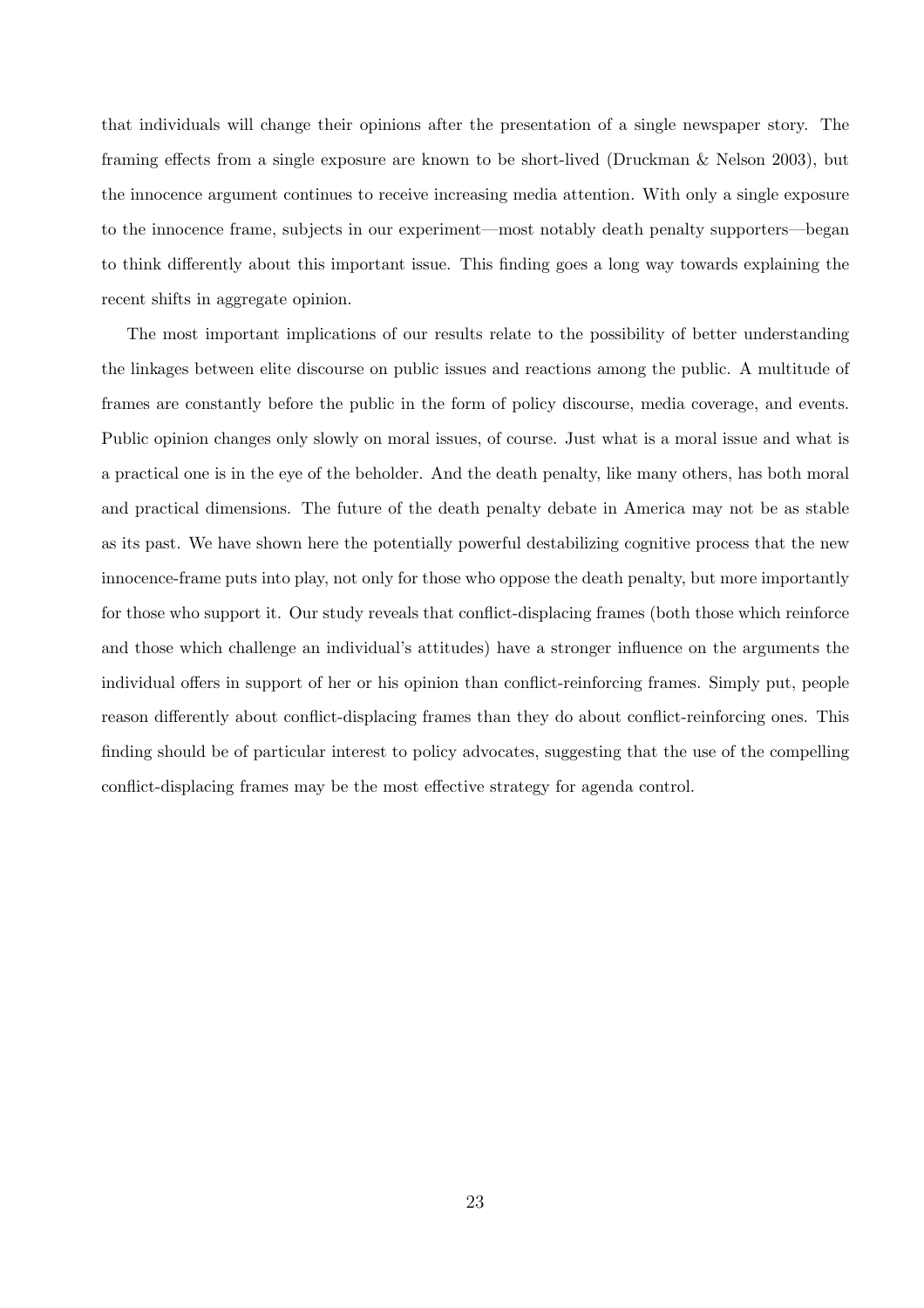|                      | Opinion-Consistent (Agree)             | Opinion-Inconsistent (Disagree)      |
|----------------------|----------------------------------------|--------------------------------------|
| Conflict-Reinforcing | 1. Attitudes Reinforced; Indi-         | Attitudes Reinforced; In-<br>2.      |
| Frame (Morality)     | viduals will argue with match-         | dividuals will counter-argue on      |
|                      | ing valence on the moral dimen-        | the moral dimension. $[Pro-DP]$      |
|                      | sion. [ <i>Pro-DP subjects exposed</i> | subjects exposed to morality-anti    |
|                      | to morality-pro frame; Anti-DP         | frame; Anti-DP subjects exposed      |
|                      | subjects exposed to morality-anti      | to morality-pro frame                |
|                      | <i>frame</i>                           |                                      |
| Conflict-Displacing  | 3. Attitudes Reinforced; Indi-         | Attitudes Weakened; Some<br>4.       |
| Frame (Innocence)    | viduals will argue with match-         | individuals will counter-argue,      |
|                      | ing valence on the new inno-           | justifying their attitudes, but      |
|                      | cence dimension as well as on          | others will incorporate the          |
|                      | the traditional morality dimen-        | new innocence dimension, even        |
|                      | sion. [Anti-DP subjects exposed]       | though it runs<br>counter<br>to      |
|                      | to innocence-anti frame                | their attitude. [ <i>Pro-DP sub-</i> |
|                      |                                        | jects exposed to innocence-anti      |
|                      |                                        | <i>trame</i>                         |

Table 1: Hypothesized Patterns of Response to Various Frames, by Pre-existing Attitude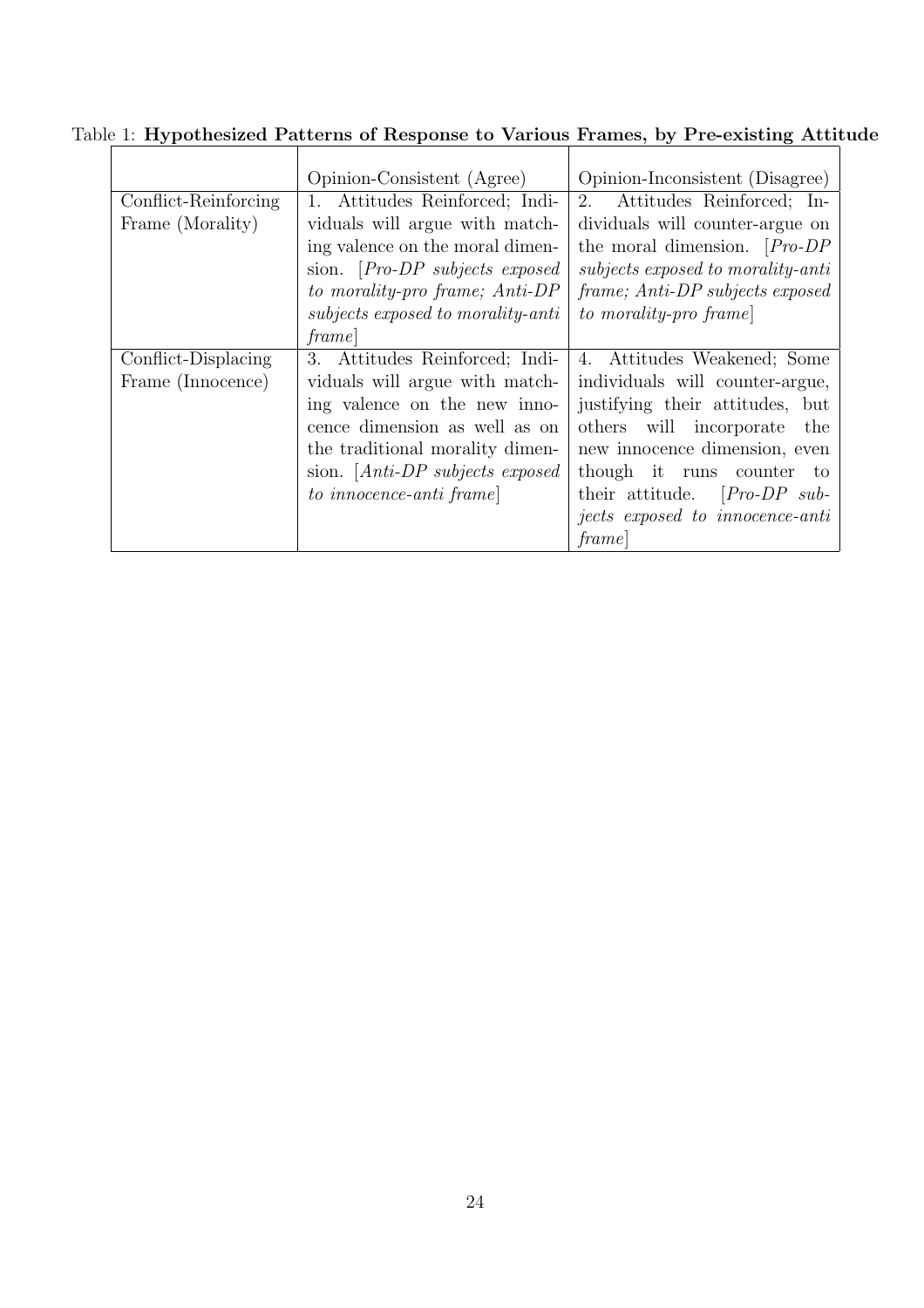| Table 2: Primary Opinion Arguments by Treatment and Attitude |  |  |  |  |  |  |
|--------------------------------------------------------------|--|--|--|--|--|--|
|--------------------------------------------------------------|--|--|--|--|--|--|

|                |         | <b>Experimental Treatment Group</b> |                                                    |       |              |
|----------------|---------|-------------------------------------|----------------------------------------------------|-------|--------------|
| Argument       | Control | Frame                               | Morality-Pro Innocence-Anti Morality-Anti<br>Frame | Frame | <b>Total</b> |
| Morality-Anti  |         |                                     |                                                    |       |              |
| Innocence-Anti |         |                                     |                                                    |       |              |
| Morality-Pro   |         | G,                                  | h,                                                 |       | 23           |
| Innocence-Pro  |         |                                     |                                                    |       |              |
| Other          | 20      | 24                                  | 15                                                 | 18    |              |
| Total          | 27      | 29                                  | 26                                                 | 29    |              |

## Pro-Death Penalty Subjects

## Anti-Death Penalty Subjects

|                |         |       | Morality-Pro Innocence-Anti Morality-Anti |       |              |
|----------------|---------|-------|-------------------------------------------|-------|--------------|
| Argument       | Control | Frame | Frame                                     | Frame | <b>Total</b> |
| Morality-Anti  |         |       |                                           |       | 22           |
| Innocence-Anti |         |       |                                           |       | 14           |
| Morality-Pro   |         |       |                                           |       |              |
| Innocence-Pro  |         |       |                                           |       |              |
| Other          |         |       |                                           |       | 22           |
| Total          |         |       |                                           | 15    |              |

Experimental Treatment Group

Cell entries give the number of arguments given by subjects exposed to each treatment.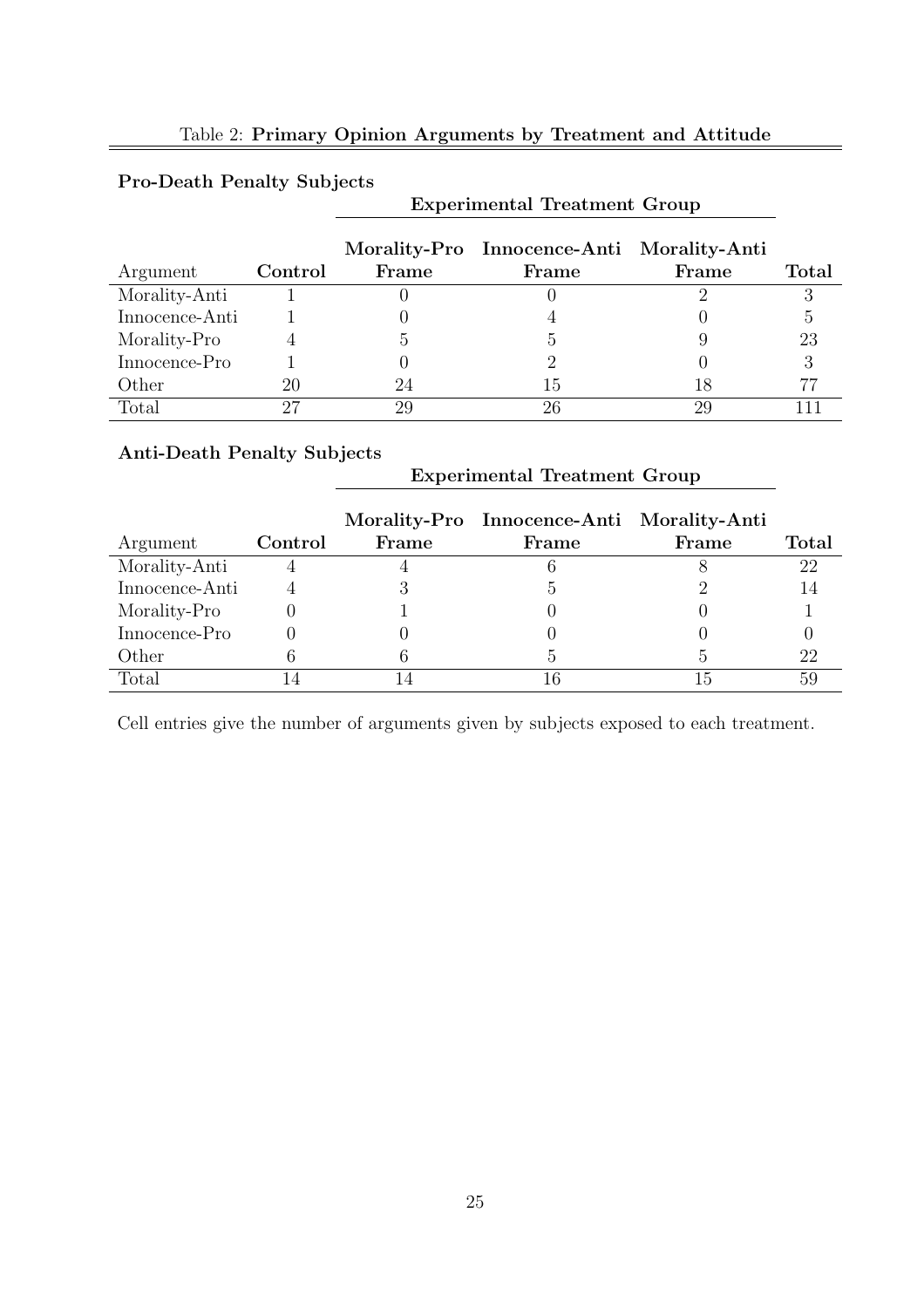| Variable                 | Model 1<br><b>Subject's Primary Argument</b><br><b>Matches Frame</b> | Model 2<br><b>Subject's Primary Argument</b><br><b>Counter-Argues Against Frame</b> |
|--------------------------|----------------------------------------------------------------------|-------------------------------------------------------------------------------------|
| Reinforcing Inconsistent | $-1.508*$                                                            | 18.518**                                                                            |
|                          | (0.676)                                                              | (0.198)                                                                             |
| Displacing Consistent    | 0.272                                                                |                                                                                     |
|                          | (0.625)                                                              |                                                                                     |
| Displacing Inconsistent  | $-0.611$                                                             | 16.790                                                                              |
|                          | (0.628)                                                              |                                                                                     |
| Political Interest       | $-0.028$                                                             | $-0.210$                                                                            |
|                          | (0.147)                                                              | (0.198)                                                                             |
| Constant                 | $-0.950$                                                             | $-18.525$                                                                           |
|                          | (0.612)                                                              | (0.976)                                                                             |
| $\mathbf N$              | 137                                                                  | 137                                                                                 |
| chi2                     | 7.89                                                                 | 29.89                                                                               |

Table 3: Predictors of Subject's Argument Matching/Counter-Arguing Frame

Standard errors are in parentheses. Significance levels :  $\dagger$  : 10%  $*$  : 5%  $*$  : 1%.

The dependent variable for Model 1 is coded 1 if the primary argument given matches the frame received in both dimension and valence. In Model 2 the dependent variable is coded 1 if the subject's primary argument is on the same dimension as the frame received but of opposing valence. The dependent variables are not symmetric because subjects can offer neutral responses and/or responses on other dimensions. The independent variables correspond to the four cells laid out in Table 1, with Cell 1 as the baseline condition. In Model 2, the "Displacing Consistent" dummy variable is dropped due to perfect collinearity. Similarly, since there are only two cases in which subjects in Cell 4 counter-argued against the given frame, there is insufficient information by which to calculate a standard error for the "Displacing Inconsistent" dummy, although a coefficient is provided. Thus, consistent with our expectations, subjects were highly receptive to the conflict-displacing frame. Accordingly, no subjects in Cell 3 and a negligible 2 subjects in Cell 4 counter-argued against the frame they received, lending strong support for our theory at the unfortunate expense of having no coefficients to report in these instances for Model 2.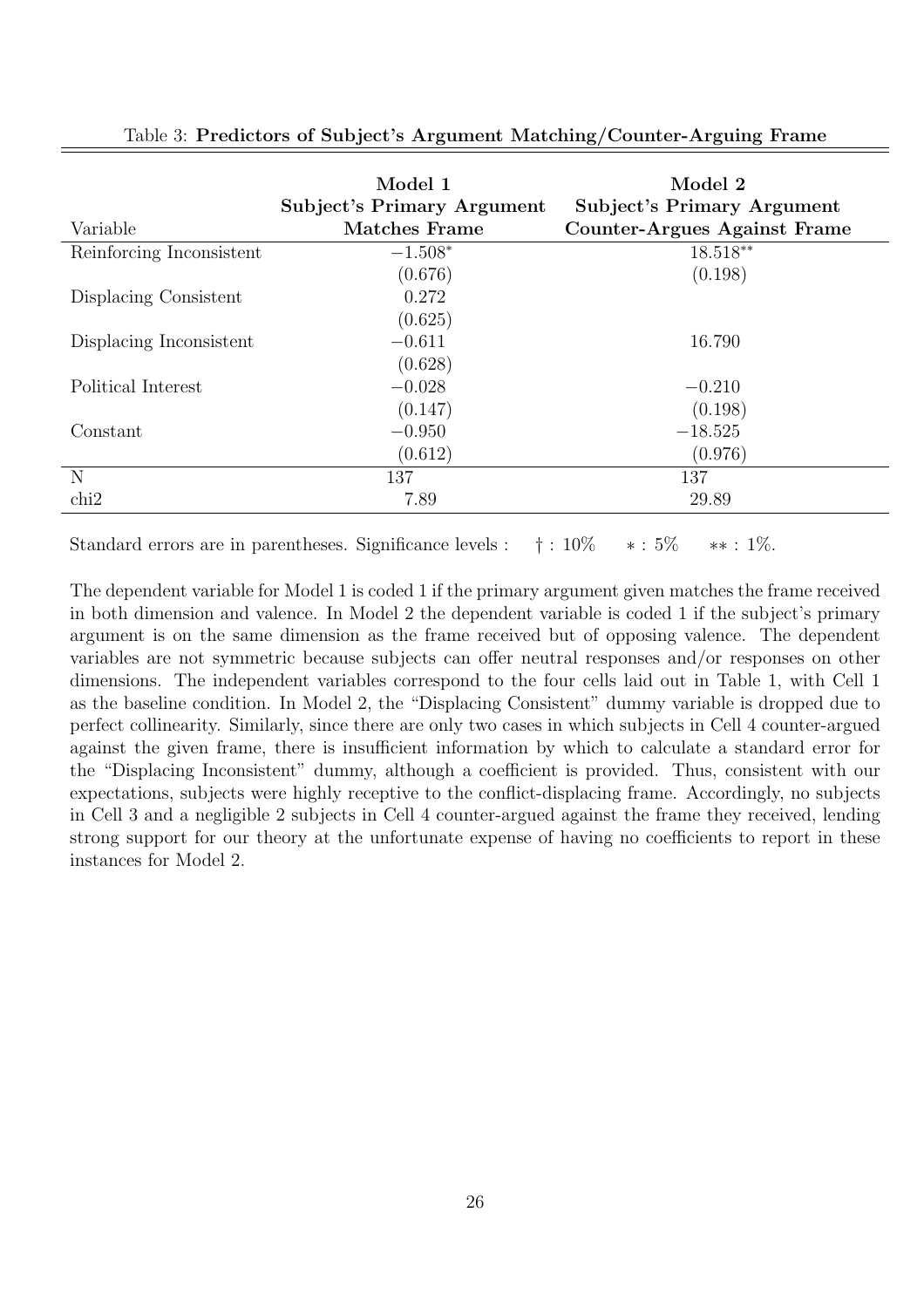| <b>Framing Treatment Group</b>             | $Pr(y=1 x)$ | 95% Confidence Interval |
|--------------------------------------------|-------------|-------------------------|
| Conflict-Reinforcing Consistent (Cell 1)   | 0.265       | (0.162, 0.397)          |
|                                            | (0.060)     |                         |
| Conflict-Reinforcing Inconsistent (Cell 2) | 0.084       | (0.025, 0.194)          |
|                                            | (0.046)     |                         |
| Conflict-Displacing Consistent (Cell 3)    | 0.321       | (0.136, 0.567)          |
|                                            | (0.110)     |                         |
| Conflict-Displacing Inonsistent (Cell 4)   | 0.170       | (0.062, 0.332)          |
|                                            | (0.073)     |                         |

Table 4: Predicted Probabilities of Subject's Primary Argument Matching Frame

Standard errors are in parentheses beneath each predicted probability.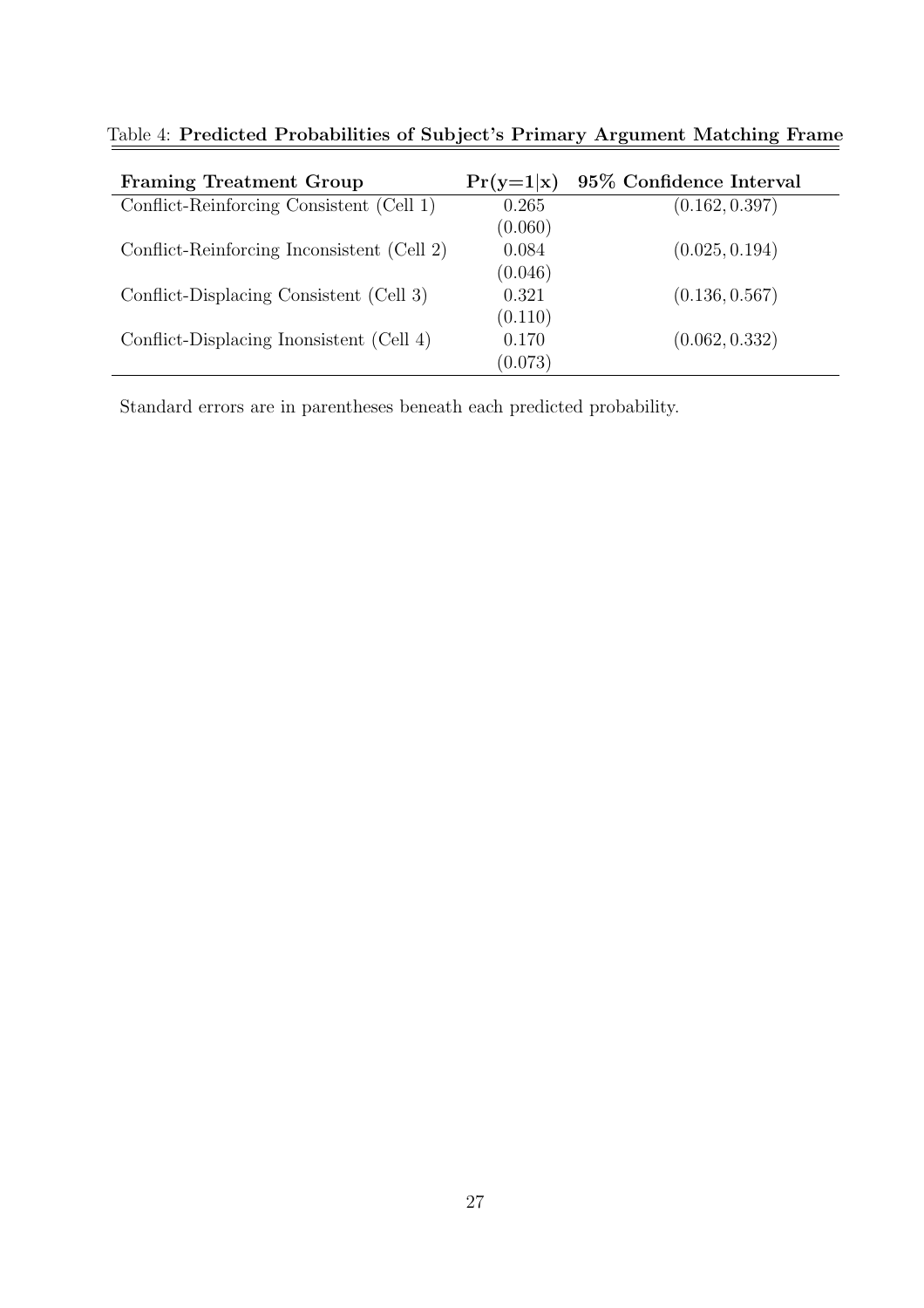

Figure 1. Predicted Probability of Presenting an Argument Along the Same Dimension as the Frame Received, by Political Interest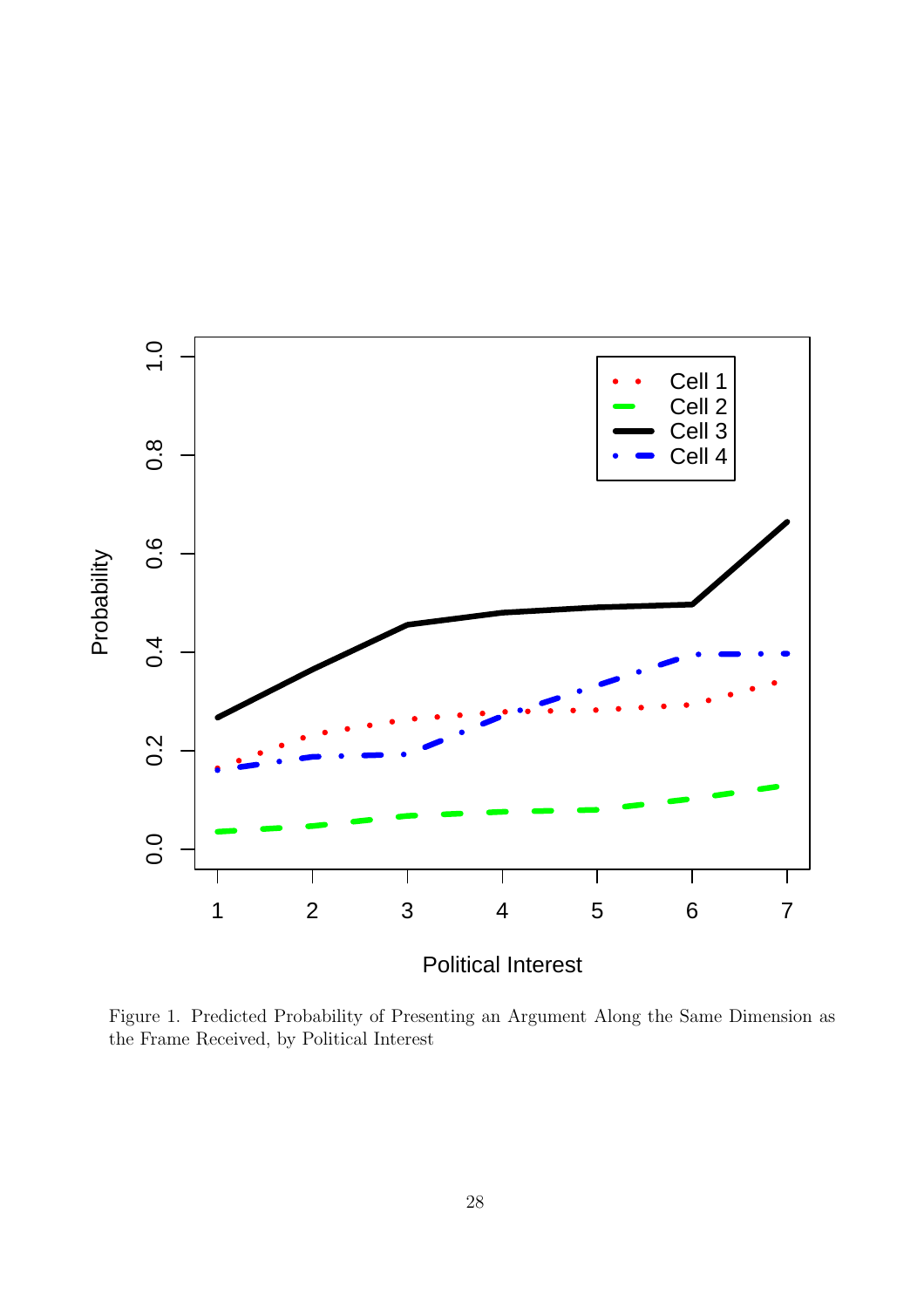## Appendix A. Text of Manipulated Newspaper Articles

Each experimental group read a similar "newspaper" story. The stories were composed to resemble a photocopy of an actual newspaper article. The headlines, lead, and closing paragraphs were manipulated. In each case the middle two paragraphs were identical. Treatments were as follows:

## Neutral Condition / Control Group

#### Capital punishment debated: Lawmakers intensify dispute

State lawmakers clashed again today over pending death penalty legislation that has been the source of much political friction in the last week. Legislators are strongly divided on the issue, as witnessed by the heated nature of this morning's discussion, and the debate is expected to continue into the early part of next week. This is a familiar agenda item in the state senate, which has deliberated capital punishment legislation twice in the last three years, each time with great conflict and turmoil. This morning's meeting was no exception.

[Middle paragraphs inserted here; see below]

Even the brevity of the session has raised concern among some lawmakers who expressed reluctance to decide on a bill of such importance in a three-day special session. Nevertheless, the debate will end in a vote Monday. It is difficult to predict whether the problematic nature of this session will influence how this group of legislators, usually hailed for its ability to reach bipartisan compromises, will handle future policy issues. One thing is clear: it is doubtful that a full consensus will be reached by Monday.

## Anti-Death Penalty / Morality Frame

### Capital punishment denounced: Moral objections dominate legislative debate

State lawmakers clashed again today over pending death penalty legislation, which some officials say threatens the moral balance of our society by sanctioning state-sponsored murder. These legislators called today for a more civilized penal system that tempers the heat of emotion and directs society instead toward alternative punishments and greater respect for human life. "It discredits us," Senator Pat James said, "both as statesmen and as human beings, to be reduced to a level where we act through violence and bloodlust in the name of justice."

[Middle paragraphs inserted here; see below]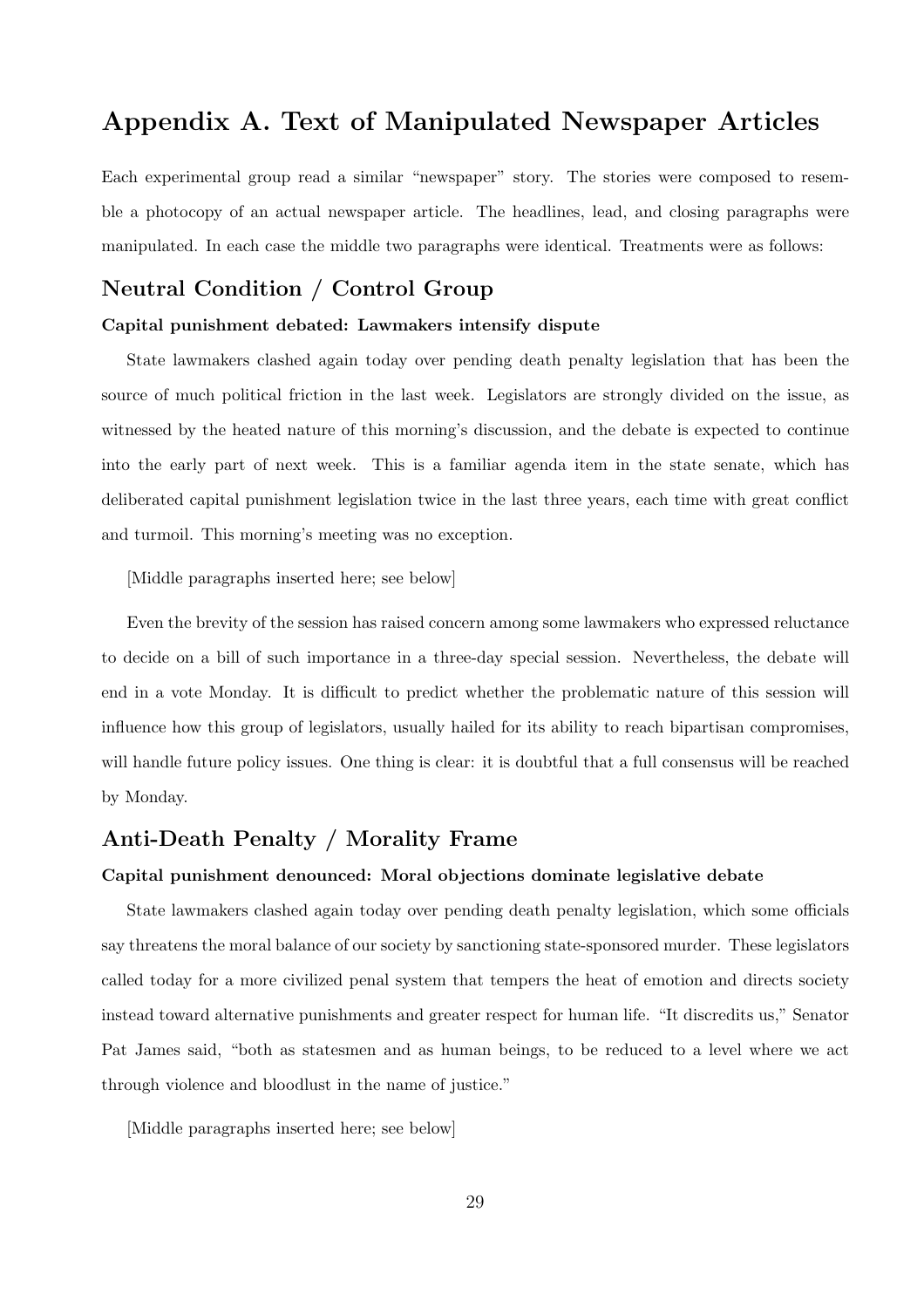For many, the issue is a moral one, and many say the death penalty is morally wrong. It is inappropriate, some lawmakers argue, for decisions about life and death to rest in human hands. They contend that government should not pass final judgment on human beings, no matter what they have done, because the weight of that judgment is too great for society to bear. "The death penalty is still killing, and killing is a sin," Senator Chris Thomas said. "State-sponsored killing is just as wrong as the original murder for which these criminals should be punished."

## Anti-Death Penalty / innocence Frame

#### Capital punishment denounced: Flaws in system dominate legislative debate

State lawmakers clashed again today over pending death penalty legislation, which some officials say threatens the lives of innocent people accused of crimes they did not commit. These legislators cite exonerations as proof of errors in the system—errors that are human and unavoidable. "Our death penalty system is not just deeply flawed," Senator Pat James said. "For the wrongly convicted its flaws are fatal. Our society has deemed the execution of a few innocents an acceptable price to pay to eliminate the guilty, and that's a disgrace."

[Middle paragraphs inserted here; see below]

For many, the question is simple: Can we guarantee that the system is 100 percent perfect, that no mistake could ever be made? For many lawmakers, the answer is no. "Executing the wrong person is the most ghastly error imaginable, because its an error we can't undo," Senator Chris Thomas said. "The death penalty is a human-designed institution. And while we can add safeguards, we can never be sure that the system will be perfect, not just beyond a reasonable doubt, but absolutely perfect. When dealing with a matter of life and death, we must have that certainty."

### Pro-Death Penalty / Morality Frame

### Capital punishment advocated: Moral approval dominates legislative debate

State lawmakers clashed again today over pending death penalty legislation, which some officials say threatens the moral balance of society by placing greater value on the rights of criminals than on the lives of victims. The memories of victims who have been slain are disgraced, they claim, by "quarrelling over legalities." "It is nothing short of common decency," Senator Pat James said this morning, "to act in proportional response to evil deeds. When an individual commits murder with malice and without mercy, that person deserves to die."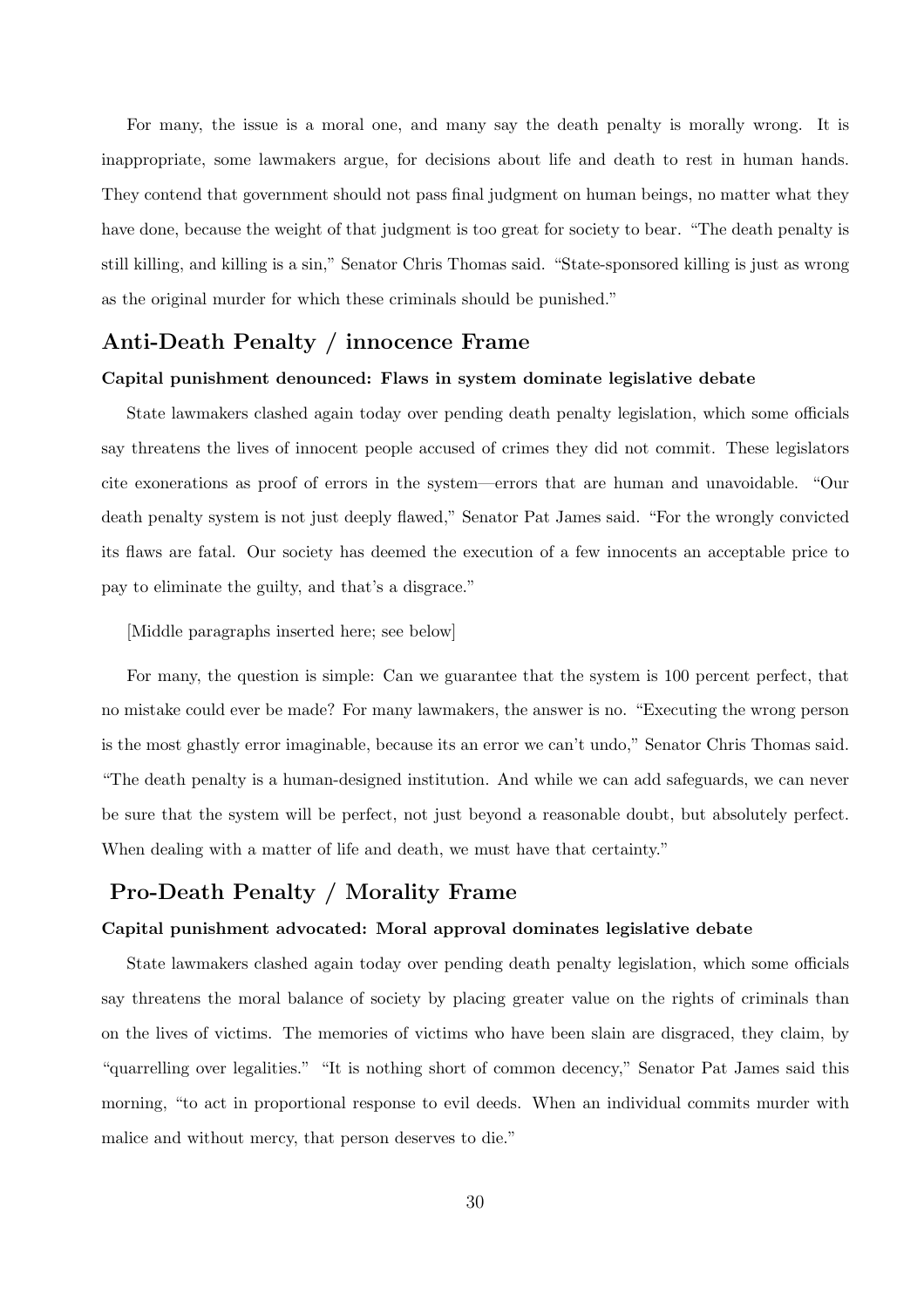[Middle paragraphs inserted here; see below]

For many, the issue is a moral one, and many say the death penalty is morally justified. Simply put, they believe some crimes are terrible enough to demand the death penalty. "It would be unethical for us to deliver any softer punishment for these brutal crimes, as if the worth of the victim's life could be measured via sentencing guidelines," Senator Chris Thomas said. "I cannot in good conscience tell the mother of a child who has been murdered that the only punishment the killer will receive is a lifetime guarantee of free room and board."

### Middle Paragraphs (same in all treatments)

Some lawmakers argue that there are crimes heinous enough to warrant the death penalty. Leaders from a variety of religions support this view, saying government has a moral responsibility to answer crime with a reciprocal response. Other legislators point to flaws in the system—citing cases in which death row inmates have been proven innocent, even after their convictions—to argue that the risk of executing an innocent person is too great a price to pay. Still other lawmakers contend that the death penalty is immoral, saying that government should not be responsible for taking human life. In support of this position, religious leaders from many faiths denounce capital punishment as a sin.

The death penalty has been deemed illegal in the United States only once, when the Supreme Court placed an effectual moratorium on capital punishment from 1972 to 1976. Each state makes its own decision about the death penalty, and today 38 states enforce it. This number has fluctuated over the years, as many states have struggled to craft legislation on which lawmakers can agree. Although most states have revised their capital punishment guidelines over the last 50 years to make lethal injection the primary or only mode of execution, many other points of contention still exist, as illustrated by this morning's divisive session.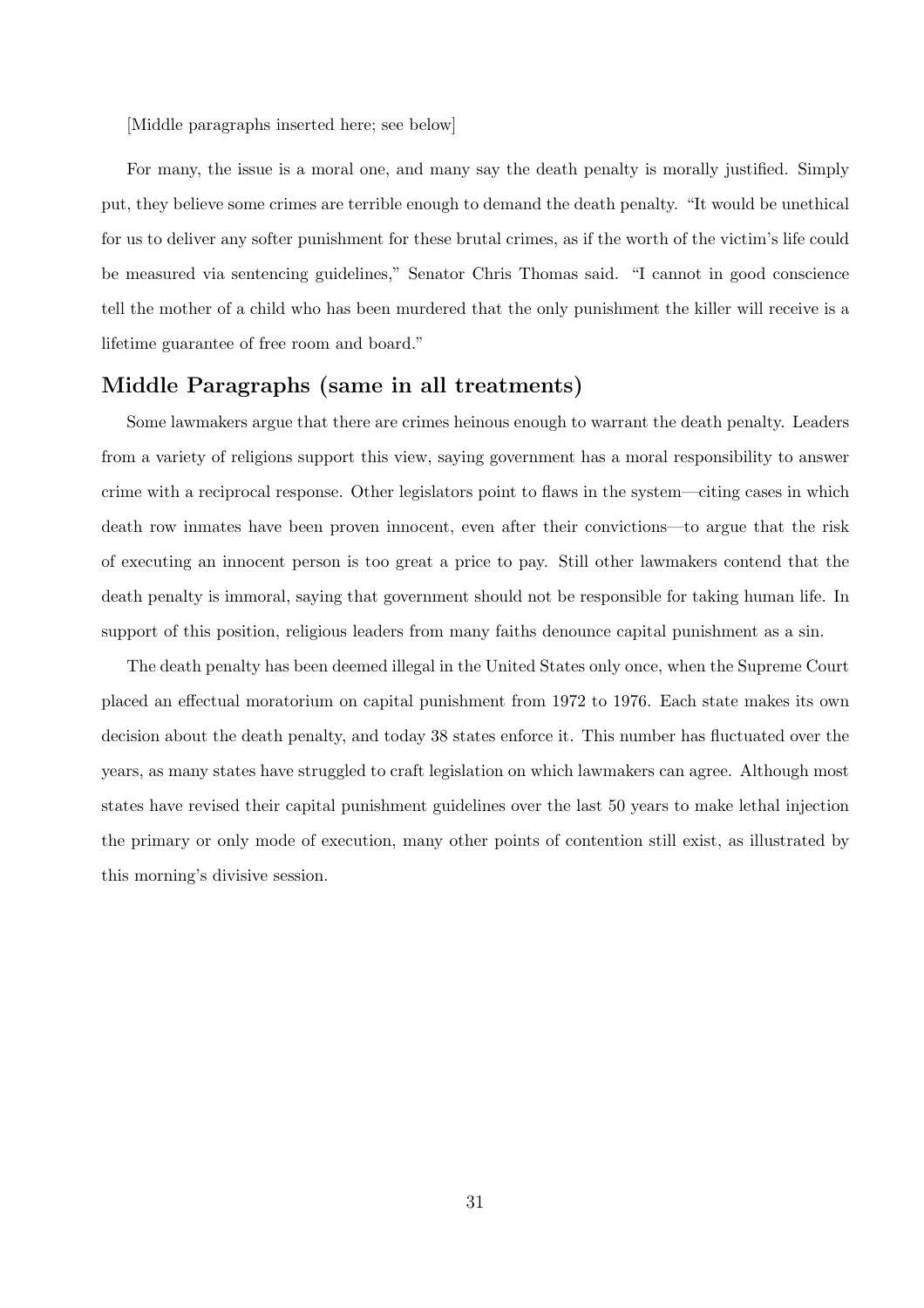## Appendix B. Open-Ended Coding

Each open-ended recall and opinion argument response was coded according to pre-established guidelines. We considered 24 specific codes for the substance of the response, each falling under one of three broad categories of interest relating to the frames employed in the mock news articles: morality, innocence, and all else. Each response received (only) one of these codes. Each response was also coded for valence (pro-death penalty, anti-death penalty, or neutral/indiscernable). More detailed listings of specific morality and innocence codes are given below with examples.

### Morality Codes

Morality codes were classified under the following codes: general morality; the severity/heinousness of the crime; killing/vengeance is wrong; appropriateness of death as a punishment; whether or not the government has the responsibility/authority to take lives/"play God"; nature of the crime/case (whether the crime was premeditated/the intent of the crime); the relationship between the defendant and the victim; victim characteristics: the number of victims/the age of the victim(s)/whether the victim was particularly vulnerable in some way (e.g., elderly, mentally handicapped, etc.); and defendant characteristics: whether the defendant has a prior criminal record/the age of the defendant (at the time of the crime).

Examples include "government has a moral responsibility to answer crime with a reciprocal response" (coded as pro-death penalty); "eye for an eye" (coded as pro-death penalty); "victim deserves vindication" (coded as pro-death penalty); "the government doesn't have the right to play God" (coded as anti-death penalty); "the death penalty is still killing, and killing is a sin" (coded as anti-death penalty); "the death penalty is barbaric" (coded as anti-death penalty); "the value of life" (coded as neutral); "issues of morality" (coded as neutral); and "does the crime fit the punishment" (coded as neutral).

### Innocence Code

The innocence codes included issues of fairness, innocence, and potential flaws in the system. Examples include: "there are no flaws in the system" (coded as pro-death penalty); "the death penalty threatens the lives of innocent people accused of crimes they did not commit" (coded as antideath penalty); "errors in the system are human and unavoidable" (coded as anti-death penalty); and "whether or not the person was really guilty" (coded as neutral).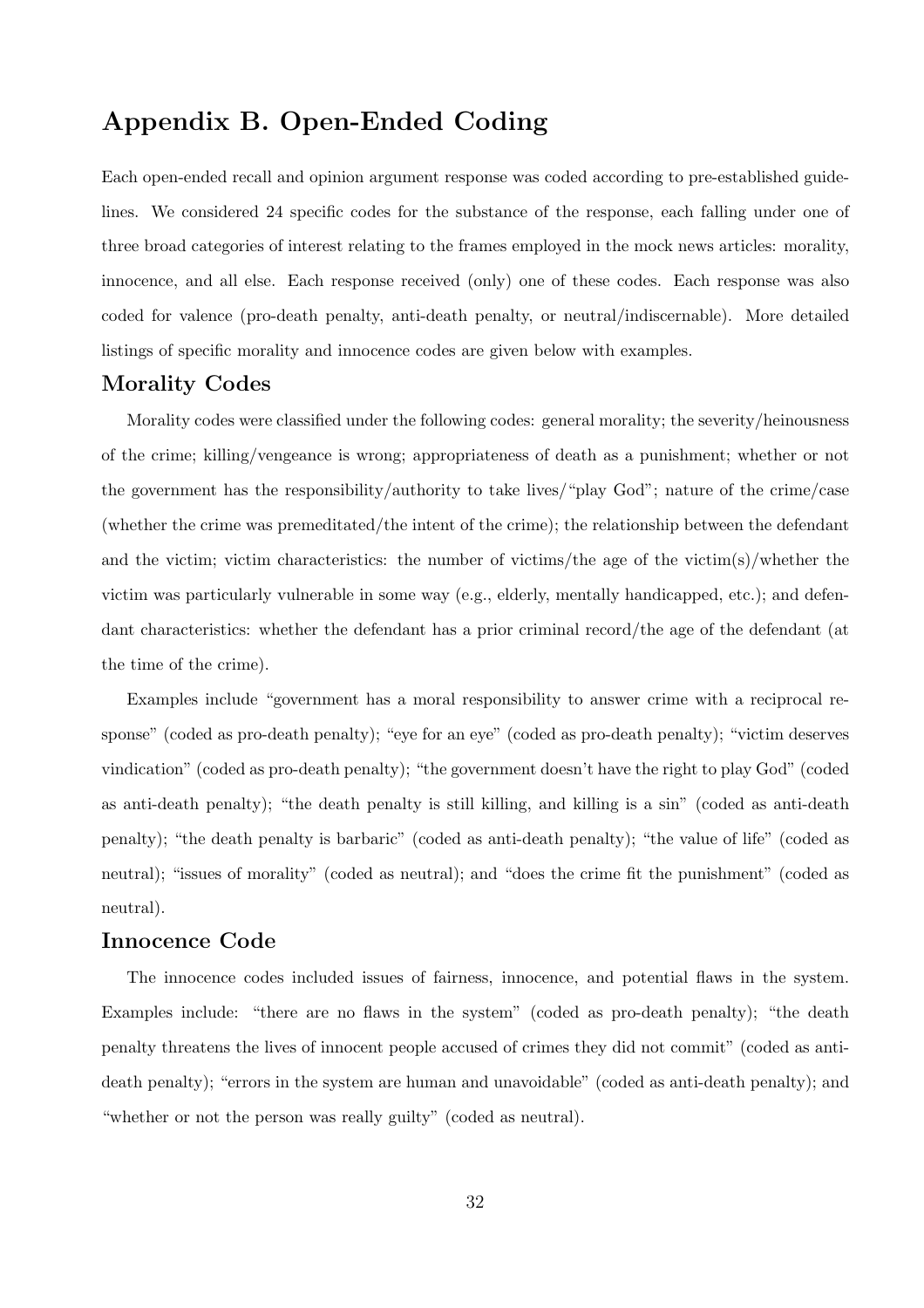## Notes

<sup>1</sup>There is no guarantee that an individual who finds the new innocence argument credible will give that dimension more weight than the moral dimension. Instead, it is reasonable to think of attitudes as reflecting weighted sums of preferences along different dimensions. Our focus is on the cognitive reaction to the new frame, not relative weights.

<sup>2</sup>Description of Subjects: The subject pool was composed of 144 females and 44 males with an average age of 20.2 years. The religious breakdown was 82 Catholic, 26 Protestant, 20 Jewish, 1 Muslim, 1 Buddhist, 27 Other, and 25 "None." One hundred sixty subjects described themselves as "white," 6 as "Asian," 5 as "Hispanic/Latino," 4 as "Black/African American," and 7 as "other." As all the subjects were students at the same university and enrolled in the same class, there is considerably more homogeneity in this sample than would be the case with a broader pool of subjects. We expect this homogeneity to reduce any possible treatment effects. Effectively, it produces increased controls for possible confounding factors, enhancing internal validity.

<sup>3</sup>These recall measures served to confirm the saliency of the framing manipulations. Not reported here, analysis of recall data yields three reassuring conclusions. First, recalls are a function of the frame received—exposure to news articles increases arguments accessibility, subjects recall what they've heard. Second, treatment effects are similar for subjects opposed to and in support of the death penalty; the recall process is unencumbered by the psychology of projection effects. Third, the effects of all treatments are similar.

<sup>4</sup>Although this opinion measure was taken after subjects had been exposed to the framing stimulus, we employ it as a reliable proxy for subjects' attitudes toward the death penalty because we can safely say, both theoretically and empirically, that such a brief stimulus would have at most a negligible impact on attitudes toward this issue, being deeply rooted as they are in core values. Our purpose is to show that even a brief framing stimulus, while insufficient to alter attitudes, affects cognitive reasoning.

<sup>5</sup>The distribution of the overall opinion (collapsed from a thermometer scale measure) was 110 pro-death penalty, 60 anti-death penalty, and 13 neutral.

<sup>6</sup>The bulk of the "other" responses contained references to the contingencies of the hypothetical crime. For example, "the nature of the crime," "how many victims were killed," or "the defendant's mental state," etc. While some of these arguments were clearly made in support or opposition of the death penalty, the majority took the form of "it depends on..." arguments that do not lend themselves to valence coding. Consistent with the findings of a pre-test we conducted, many subjects across all treatment groups centered their arguments around these "it depends" considerations. This makes sense; without repeated and specific direction, individuals and especially college students gravitate towards the "what if's" of a policy question, here the aggravating and mitigating particulars of a hypothetical murder. Those subjects who comprise the variation in our findings are the ones who were compelled by a given frame to deviate from this realm of circumstance and consider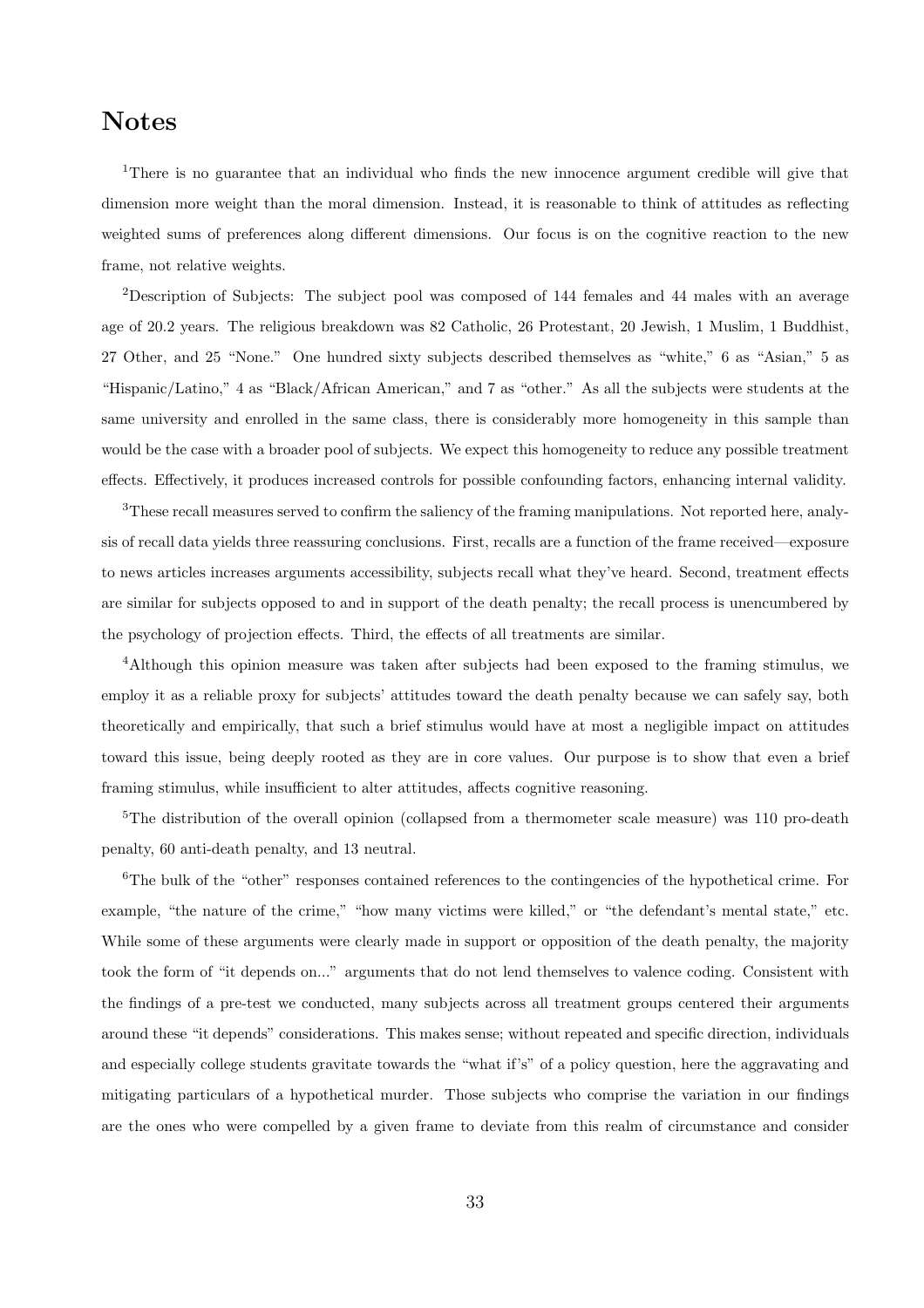instead the more theoretical and philosophical dimension of consideration placed before them when asked to weigh issues of morality or innocence. The same is true, we believe, in the real world of political spin.

<sup>7</sup>Multiple runs of these models using a range of different variable combinations shows that the selection of control variables has a negligible impact on the results. We place political interest on the right hand side of our models because there is theoretical support for doing so, but our findings do not rely on its inclusion.

<sup>8</sup>Although our experiment included a control group of subjects who read a news article that maintained a neutral tone, our focus here is comparing the effects of one frame to another. Thus, the control group is excluded in our analysis.

<sup>9</sup>Clarify allows us to make the most efficient use of our data, particularly given our small sample size. See (King, Tomz & Wittenberg 2000).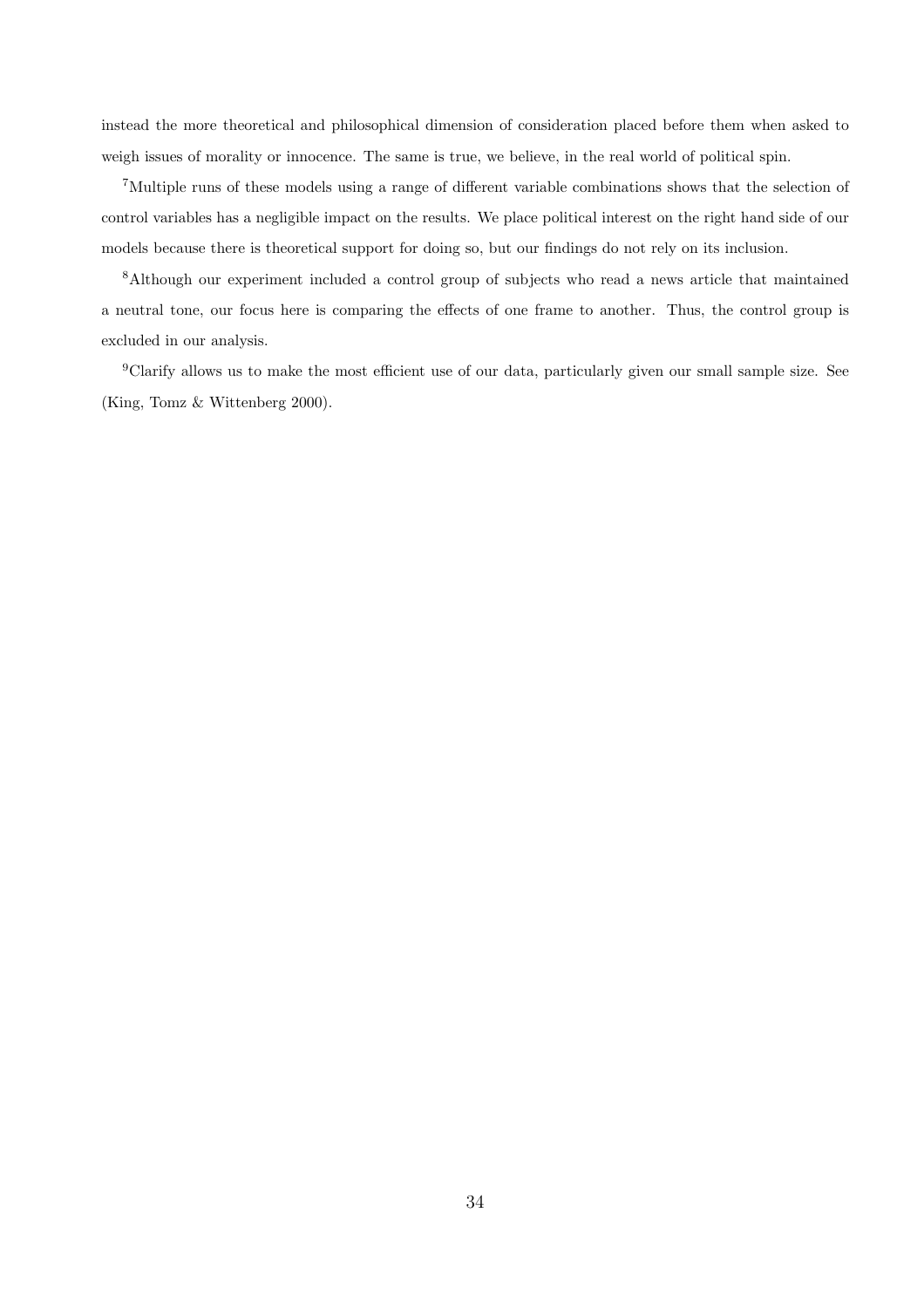## References

- Baumgartner, Frank R. 1989. Conflict and Rhetoric in French Policymaking. Pittsburgh, PA: University of Pittsburgh Press.
- Baumgartner, Frank R. & Bryan D. Jones. 1993. Agendas and Instability in American Politics. Chicago, IL: University of Chicago Press.
- Baumgartner, Frank R. & Bryan D. Jones, eds. 2002. Policy Dynamics. Chicago, IL: University of Chicago Press.
- Baumgartner, Frank R., Suzanna DeBoef & Amber E. Boydstun. 2004. "An Evolutionary Factor Analysis Approach to the Study of Issue-Definition." Paper prepared for presentation at the Annual Meeting of the Midwest Political Science Association, Chicago, IL, April 15-18, 2004.
- Berinsky, Adam J. & Donald R. Kinder. 2000. "Making Sense of Issues Through Frames: Understanding the Kosovo Crisis." Paper presented at the annual meeting of the American Political Science Association, Washington, DC, August 31-September 2.
- Brewer, Paul R. 2000. "Passive Receivers or Motivated Reasoners?: An Experimental Study of How Citizens Process Value Frames." Paper presented at the annual meeting of the Midwest Political Science Association, Chicago, IL, April 27-30.
- Chong, Dennis. 1996. Creating Common Frames of Reference on Political Issues. In Political Persuasion and Attitude Change, ed. Diana C. Mutz, Paul M. Sniderman & Richard A. Brody. Ann Arbor: University of Michigan Press.
- Domke, D., D.V. Shah & D.B. Wackman. 1998. "Media Priming Effects: Accessibility, Associations, and Activation." International Journal of Public Opinion Research 10(1):51–74.
- Druckman, James N. 2001. "On the Limits of Framing Effects: Who Can Frame?" The Journal of Politics 63(4):1041–1066.
- Druckman, James N. & Kjersten R. Nelson. 2003. "Framing and Deliberation: How Citizens' Coversations Limit Elite Influence." American Journal of Political Science 47:729–745.
- Eagly, A.H. & S. Chaiken. 1993. The Psychology of Attitudes. Forth Worth, TX: Harcourt, Brace, Javanovich.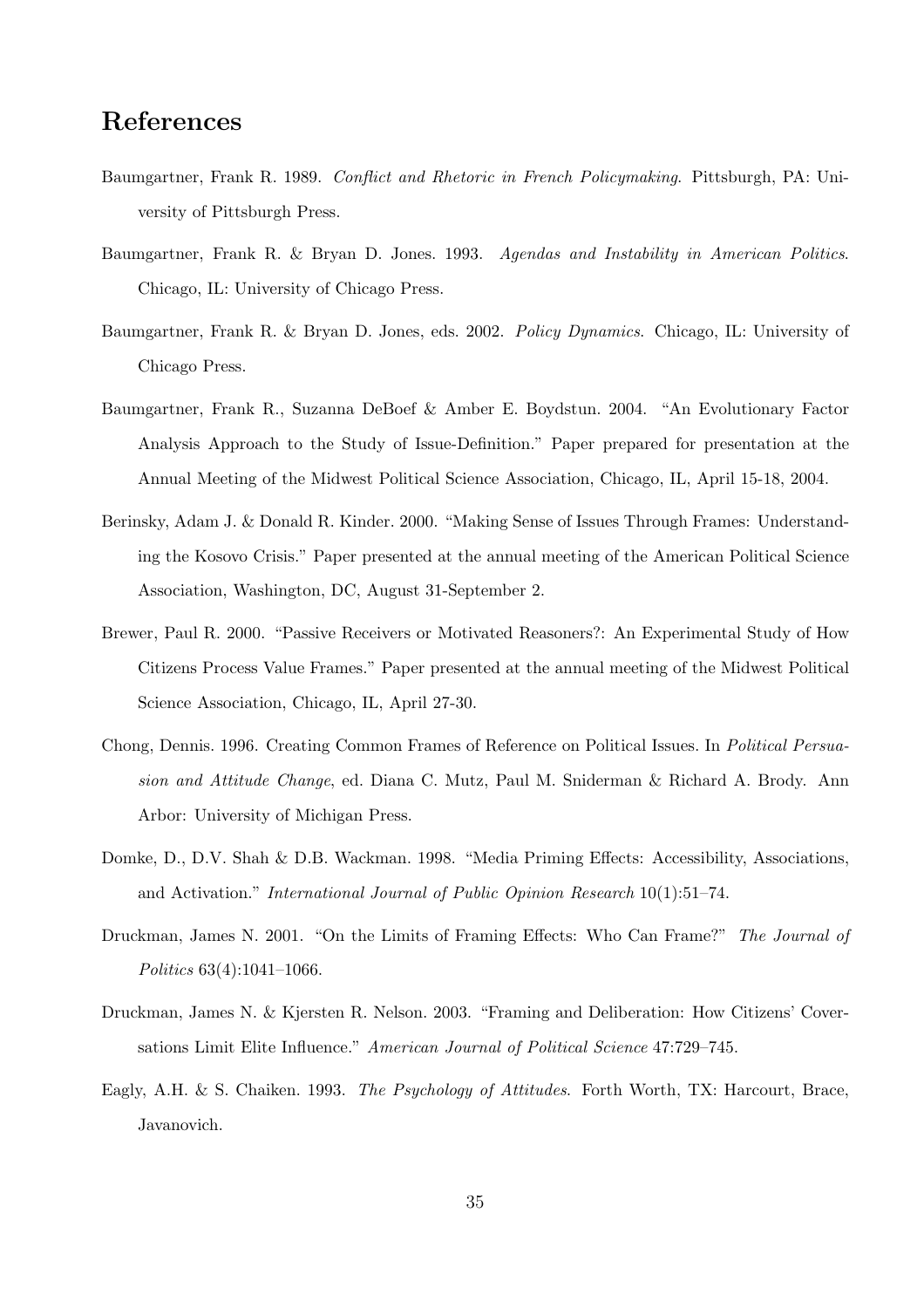- Edwards, K. & E.E. Smith. 1996. "A Disconfirmation Bias in the Evaluation of Arguments." Journal of Personality and Social Psychology 71:5–24.
- Fan, D., K. Keltner & R. Wyatt. 2002. "A Matter of Guilt or Innocence: How News Reports Affect Support for the Death Penalty in the United States." International Journal of Public Opinion Research 14:439–452.
- Fazio, R.H. 1995. Attitudes as Object-Evaluation Associations: Determinants, Consequences, and Correlates of Attitude Accessibility. In Attitude Strength: Antecedents and Consequences, ed. R.E. Petty, J. Krosnick & A. Krosnick. Mahawah, NJ: Lawrence Erlbaum pp. 247–282.
- Federico, Christopher M. 2001. "Predispositions, Sophistication, and the Framing of Affirmative Action." unpublished paper, University of California, Los Angeles.

Festinger, Leon. 1957. Theory of Cognitive Dissonance. Stanford: Stanford University Press.

- Fine, T. 1992. "The Impact of Issue Framing on Public Opinion Toward Affirmative Action Programs." Social Science Journal 29:323–334.
- Fiske, S.T. & S.E. Taylor. 1991. Social Cognition. New York: McGraw-Hill.
- Gamson, W.A. & A. Modigliani. 1987. The Changing Culture of Affirmative Action. In Research in Political Psychology, ed. R.D. Braungart. Vol. 3 Greenwich, CT: JAI pp. 137–177.
- Gross, Kimberly. 2000. "The Limits of Framing: How Framing Effects May Be Limited or Enhanced by Individual Level Predispositions." Paper presented at the annual meeting of the Midwest Political Science Association, Chicago, IL, April 27-30.
- Haider-Markel, Donald P. & Mark R. Joslyn. 2001. "Gun Policy, Opinion, Tragedy, and Blame Attribution: The Conditional Influence of Issue Frames." The Journal of Politics 63:520–543.
- Hamilton, D.L. & J.W. Sherman. 1994. Stereotypes. In Handbook of social cognition: Volume 2. Applications, ed. R.S. Jr. Wyer & T.K. Srull. 2nd ed. Hillsdale, NJ: Erlbaum pp. 1–68.
- Higgins, E.T. 1996. Knowledge Activation: Accessibility, Applicability, and Salience. New York: Guilford Press pp. 133–168.
- Iyengar, S. 1991. Is Anyone Responsible? Chicago: University of Chicago Press.
- Jacoby, William G. 2000. "Issue Framing and Public Opinion on Government Spending." American Journal of Political Science 44:750–767.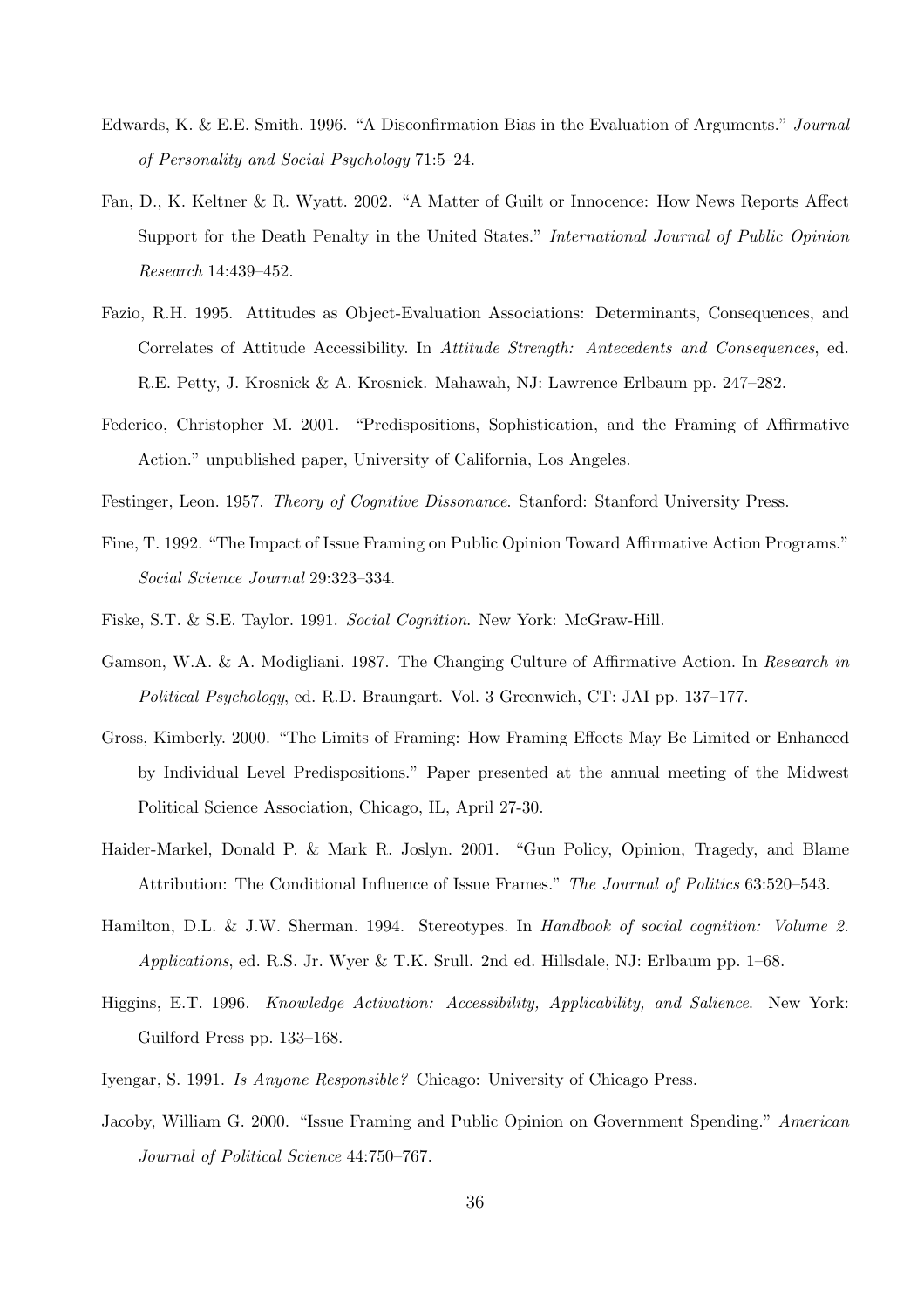- Jones, Bryan D. 1994. Reconceiving Decision Making in Democratic Politics. Chicago, IL: University of Chicago Press.
- Jones, Bryan D. 2001. Politics and the Architecture of Choice: Bounded Rationality and Governance. Chicago, IL: University of Chicago Press.
- Jones, Bryan D. & Frank R. Baumgartner. 2005. The Politics of Attention: How Government Prioritizes Problems. Chicago, IL: University of Chicago Press.
- Kellstedt, Paul M. 2000. "Media Framing and the Dynamics of Racial Policy Preferences." American Journal of Political Science 44:245–260.
- Kinder, Donald R. & Lynn M. Sanders. 1990. "Mimicking Political Debate with Survey Questions: The Case of White Opinion on Affirmative Action for Blacks." Social Cognition 8:73–103.
- King, Gary, Michael Tomz & Jason Wittenberg. 2000. "Making the Most of Statistical Analyses: Improving Interpretation and Presentation." American Journal of Political Science 44(2):347– 361.
- Lord, C.G., L. Ross & M.R. Lepper. 1979. "Biased Assimiliation and Attitude Polarization: The Effects of Prior Theories on Subsequently Considered Evidence." Journal of Personality and Social Psychology 37:2098–2109.
- Nelson, Thomas E. & Donald R. Kinder. 1996. "Issue Frames and Group-Centrism in American Public Opinion." The Journal of Politics 58:1055–1078.
- Nelson, Thomas E., Rosalee A. Clawson & Zoe M. Oxley. 1997a. "Media Framing of a Civil Liberties Conflict and Its Effect on Tolerance." American Political Science Review 91:567–583.
- Nelson, Thomas E., Rosalee A. Clawson & Zoe M. Oxley. 1997b. "Toward a Psychology of Framing Effects." Political Behavior 19:221–246.
- Nelson, Thomas E. & Zoe M. Oxley. 1999. "Issue Framing Effects on Belief Importance and Opinion." The Journal of Politics 61:1040–1067.
- Pollock, Phillip H. the III. 1994. "Issues, Values, and Critical Moments: Did 'Magic' Johnson Transform Public Opinion on AIDS?" American Journal of Political Science 38:426–446.
- Price, Vincent & Eun-Kyung Na. 2000. "Citizen Deliberation and Resistance to Framing Effects." Paper presented at the annual meeting of the American Association for Public Opinion Research, Portland, OR, May.